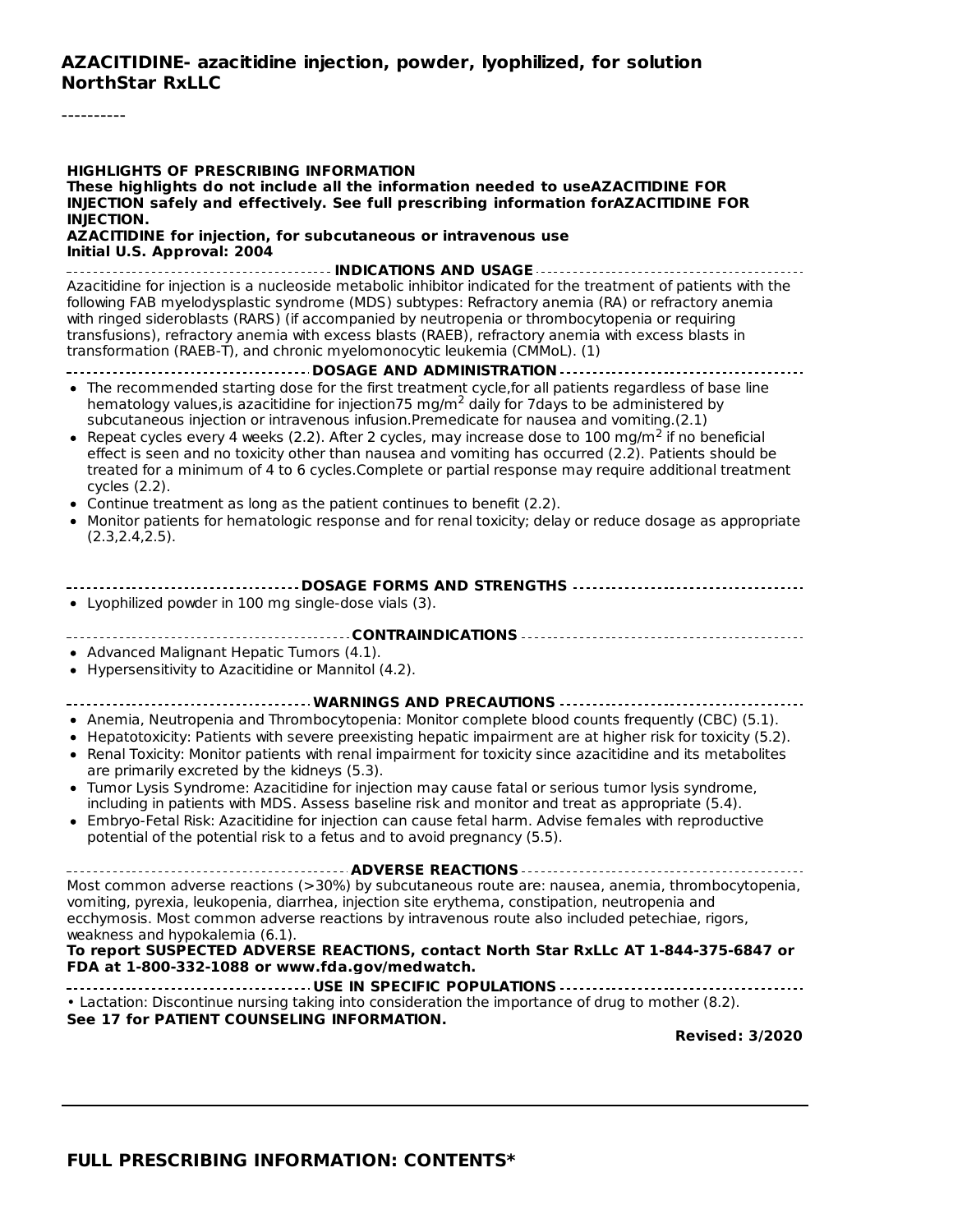# **1 INDICATIONS AND USAGE**

- 1.1 Myelodysplastic Syndromes (MDS)
- **2 DOSAGE AND ADMINISTRATION**
	- **2.1 First Treatment Cycle**
	- **2.2 Subsequent Treatment Cycles**
	- **2.3 Dosage Adjustment Based on Hematology Laboratory Values**
	- 2.4 Dosage Adjustment Based on Serum Electrolytes and Renal Toxicity
	- **2.5 Use in Geriatric Patients**
	- **2.6 Preparation of Azacitidine For Injection**
	- **2.7 Instructions for Subcutaneous Administration**
	- **2.8 Instructions for Intravenous Administration**
- **3 DOSAGE FORMS AND STRENGTHS**

# **4 CONTRAINDICATIONS**

- **4.1 Advanced Malignant Hepatic Tumors**
- **4.2 Hypersensitivity to Azacitidine or Mannitol**
- **5 WARNINGS AND PRECAUTIONS**
	- **5.1 Anemia, Neutropenia and Thrombocytopenia**
	- **5.2 Hepatotoxicity in Patients with Severe Pre-existing Hepatic Impairment**
	- **5.3 Renal Toxicity**
	- **5.4 Tumor Lysis Syndrome**
	- **5.5 Embryo-Fetal Risk**

# **6 ADVERSE REACTIONS**

**6.1 Adverse Reactions in Clinical Trials**

## **6.2 Postmarketing Experience**

# **8 USE IN SPECIFIC POPULATIONS**

- 8.1 Pregnancy
- 8.2 Lactation
- 8.3 Females and Males of Reproductive Potential
- 8.4 Pediatric Use
- 8.5 Geriatric Use
- **10 OVERDOSAGE**
- **11 DESCRIPTION**

## **12 CLINICAL PHARMACOLOGY**

- 12.1 Mechanism of Action
- 12.3 Pharmacokinetics

## **13 NONCLINICAL TOXICOLOGY**

13.1 Carcinogenesis, Mutagenesis, Impairment of Fertility

## **14 CLINICAL STUDIES**

## **15 REFERENCES**

## **16 HOW SUPPLIED/STORAGE AND HANDLING**

## **17 PATIENT COUNSELING INFORMATION**

\* Sections or subsections omitted from the full prescribing information are not listed.

# **FULL PRESCRIBING INFORMATION**

# **1 INDICATIONS AND USAGE**

# **1.1 Myelodysplastic Syndromes (MDS)**

Azacitidine for injection is indicated for treatment of patients with the following French-American-British (FAB) myelodysplastic syndrome subtypes: refractory anemia (RA) or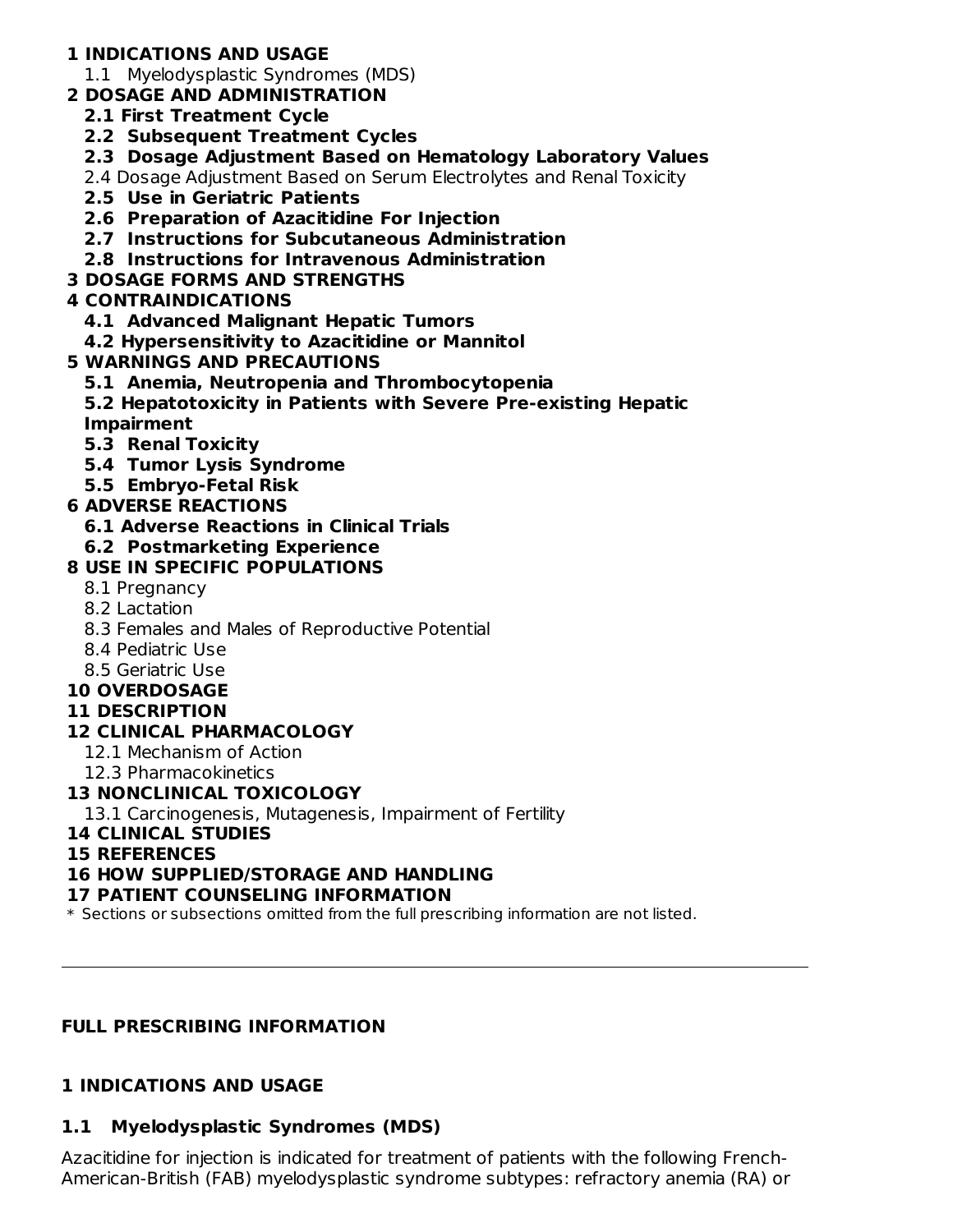American-British (FAB) myelodysplastic syndrome subtypes: refractory anemia (RA) or refractory anemia with ringed sideroblasts (if accompanied by neutropenia or thrombocytopenia or requiring transfusions), refractory anemia with excess blasts (RAEB), refractory anemia with excess blasts in transformation (RAEB-T), and chronic myelomonocytic leukemia (CMMoL).

# **2 DOSAGE AND ADMINISTRATION**

## **2.1 First Treatment Cycle**

The recommended starting dose for the first treatment cycle, for all patients regardless of baseline hematology laboratory values, is 75 mg/m<sup>2</sup> subcutaneously or intravenously, daily for 7 days. Premedicate patients for nausea and vomiting.

Obtain complete blood counts, liver chemistries and serum creatinine prior to the first dose.

## **2.2 Subsequent Treatment Cycles**

Repeat cycles every 4 weeks. The dose may be increased to  $100$  mg/m<sup>2</sup> if no beneficial effect is seen after 2 treatment cycles and if no toxicity other than nausea and vomiting has occurred. It is recommended that patients be treated for a minimum of 4 to 6 cycles. However, complete or partial response may require additional treatment cycles. Treatment may be continued as long as the patient continues to benefit.

Monitor patients for hematologic response and renal toxicities [see **Warnings and Precautions (5.3)**], and delay or reduce dosage if necessary as described below.

## **2.3 Dosage Adjustment Based on Hematology Laboratory Values**

For patients with baseline (start of treatment) WBC greater than or equal to  $3x10^9$ /L, ANC greater than or equal to  $1.5 \times 10^9$ /L, and platelets greater than or equal to 75  $x10<sup>9</sup>/L$ , adjust the dose as follows, based on nadir counts for any given cycle:

| Nadir Counts     |                      | % Dose in the Next Course |
|------------------|----------------------|---------------------------|
| ANC $(x109/L)$   | Platelets $(x109/L)$ | 50%                       |
| Less than 0.5    | Less than 25         | 67%                       |
| $0.5 - 1.5$      | 25-50                | 100%                      |
| Greater than 1.5 | Greater than 50      |                           |

For patients whose baseline counts are WBC less than  $3 \times 10^9$ /L, ANC less than  $1.5$  $x10^9$ /L, or platelets less than 75  $x10^9$ /L, base dose adjustments on nadir counts and bone marrow biopsy cellularity at the time of the nadir as noted below, unless there is clear improvement in differentiation (percentage of mature granulocytes is higher and ANC is higher than at onset of that course) at the time of the next cycle, in which case continue the current dose.

| WBC or Platelet Nadir% decrease in counts from<br>baseline |     | <b>Cellularity</b> | <b>Bone Marrow Biopsy</b><br>at Time of Nadir $(\%)$ |
|------------------------------------------------------------|-----|--------------------|------------------------------------------------------|
|                                                            |     |                    | 30-60 15-30 Less than 15                             |
|                                                            |     |                    | % Dose in the Next Course                            |
| 50-75                                                      | 100 | 50                 | 33                                                   |
| Greater than 75                                            | 75  | 50                 | 33                                                   |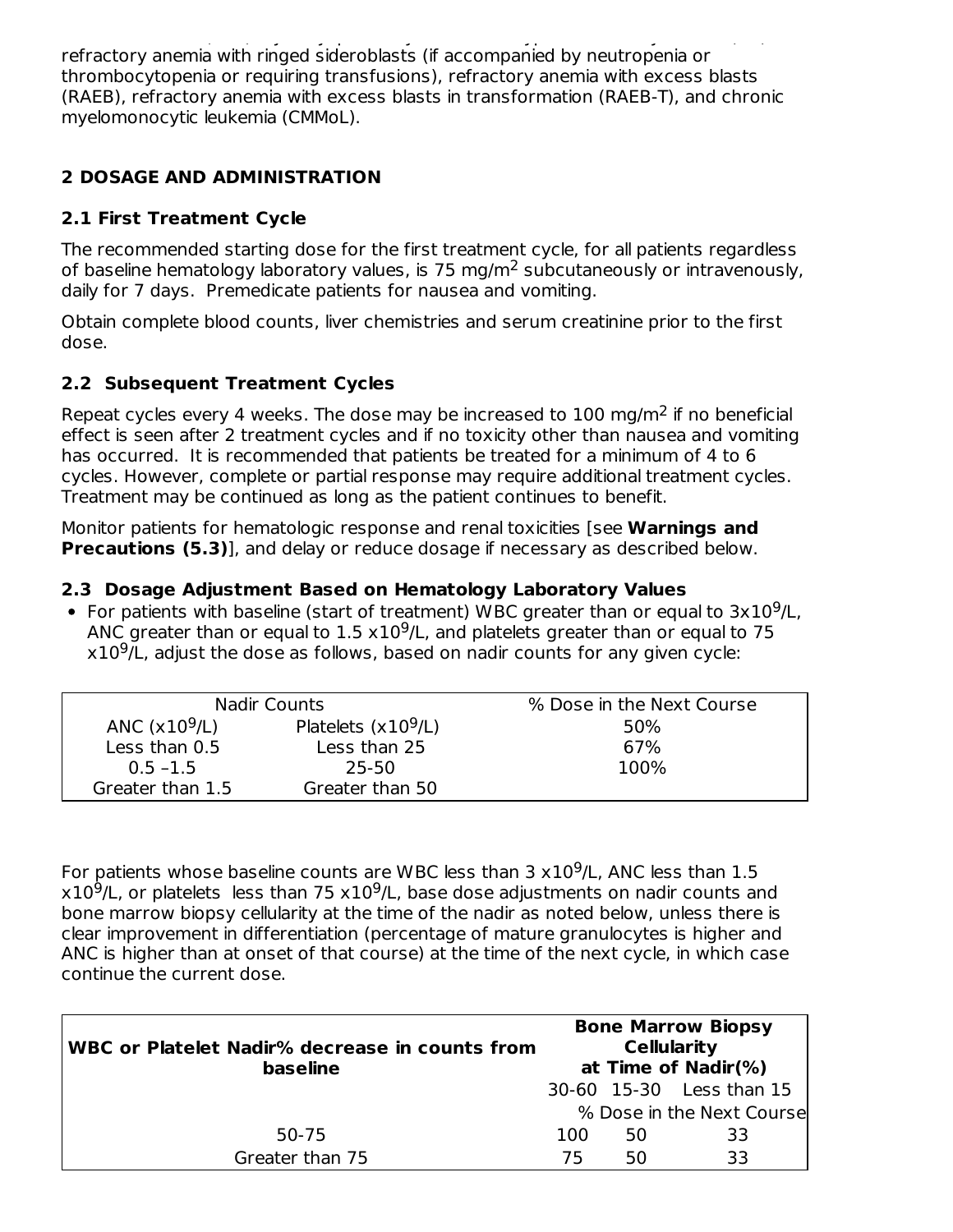If a nadir as defined in the table above has occurred, give the next course 28 days after the start of the preceding course, provided that both the WBC and the platelet counts are greater than 25% above the nadir and rising. If a greater than 25% increase above the nadir is not seen by day 28, reassess counts every 7 days. If a 25% increase is not seen by day 42, reduce the scheduled dose by 50%.

# **2.4 Dosage Adjustment Based on Serum Electrolytes and Renal Toxicity**

If unexplained reductions in serum bicarbonate levels to less than 20 mEq/L occur, reduce the dosage by 50% for the next course. Similarly, if unexplained elevations of BUN or serum creatinine occur, delay the next cycle until values return to normal or baseline and reduce the dose by 50% for the next course [see **Warnings and Precautions (5.3)].**

## **2.5 Use in Geriatric Patients**

Azacitidine and its metabolites are known to be substantially excreted by the kidney, and the risk of toxic reactions to this drug may be greater in patients with impaired renal function. Because elderly patients are more likely to have decreased renal function, select the dose carefully and monitor renal function [see **Warnings and Precautions (5.3) and Use in Specific Populations (8.5)**].

## **2.6 Preparation of Azacitidine For Injection**

Azacitidine for injection is a cytotoxic drug. Follow applicable special handling and disposal procedures.  $^{\rm 1}$ 

The azacitidine for injection vial is single-dose and does not contain any preservatives. Discard unused portions of each vial properly [see **How Supplied/Storage and Handling (16)**]. Do not save any unused portions for later administration.

## **2.7 Instructions for Subcutaneous Administration**

Reconstitute azacitidine for injection aseptically with 4 mL sterile water for injection. Inject the diluent slowly into the vial. Vigorously shake or roll the vial until a uniform suspension is achieved. The suspension will be cloudy. The resulting suspension will contain azacitidine 25 mg/mL. Do not filter the suspension after reconstitution. Doing so could remove the active substance.

**Preparation for Immediate Subcutaneous Administration:**For doses requiring more than 1 vial, divide the dose equally between the syringes (e.g., dose 150 mg  $= 6$ ) mL, 2 syringes with 3 mL in each syringe) and inject into two separate sites. Due to retention in the vial and needle, it may not be feasible to withdraw all of the suspension from the vial. The product may be held at room temperature for up to 1 hour, but must be administered within 1 hour after reconstitution.

**Preparation for Delayed Subcutaneous Administration:** The reconstituted product may be kept in the vial or drawn into a syringe. For doses requiring more than 1 vial, divide the dose equally between the syringes (e.g., dose 150 mg  $= 6$  mL, 2 syringes with 3 mL in each syringe) and inject into two separate sites. Due to retention in the vial and needle, it may not be feasible to withdraw all of the suspension from the vial. The product must be refrigerated immediately. When azacitidine for injection is reconstituted using water for injection that has not been refrigerated, the reconstituted product may be held under refrigerated conditions ( $2^{\circ}$ C -  $8^{\circ}$ C,  $36^{\circ}$ F -  $46^{\circ}$ F) for up to 8 hours. When azacitidine for injection is reconstituted using refrigerated ( $2^{\circ}$ C -  $8^{\circ}$ C,  $36^{\circ}$ F -  $46^{\circ}$ F) water for injection, the reconstituted product may be stored under refrigerated conditions ( $2^{\circ}$ C -  $8^{\circ}$ C,  $36^{\circ}$ F -  $46^{\circ}$ F) for up to 22 hours. After removal from refrigerated conditions, the suspension may be allowed to equilibrate to room temperature for up to 30 minutes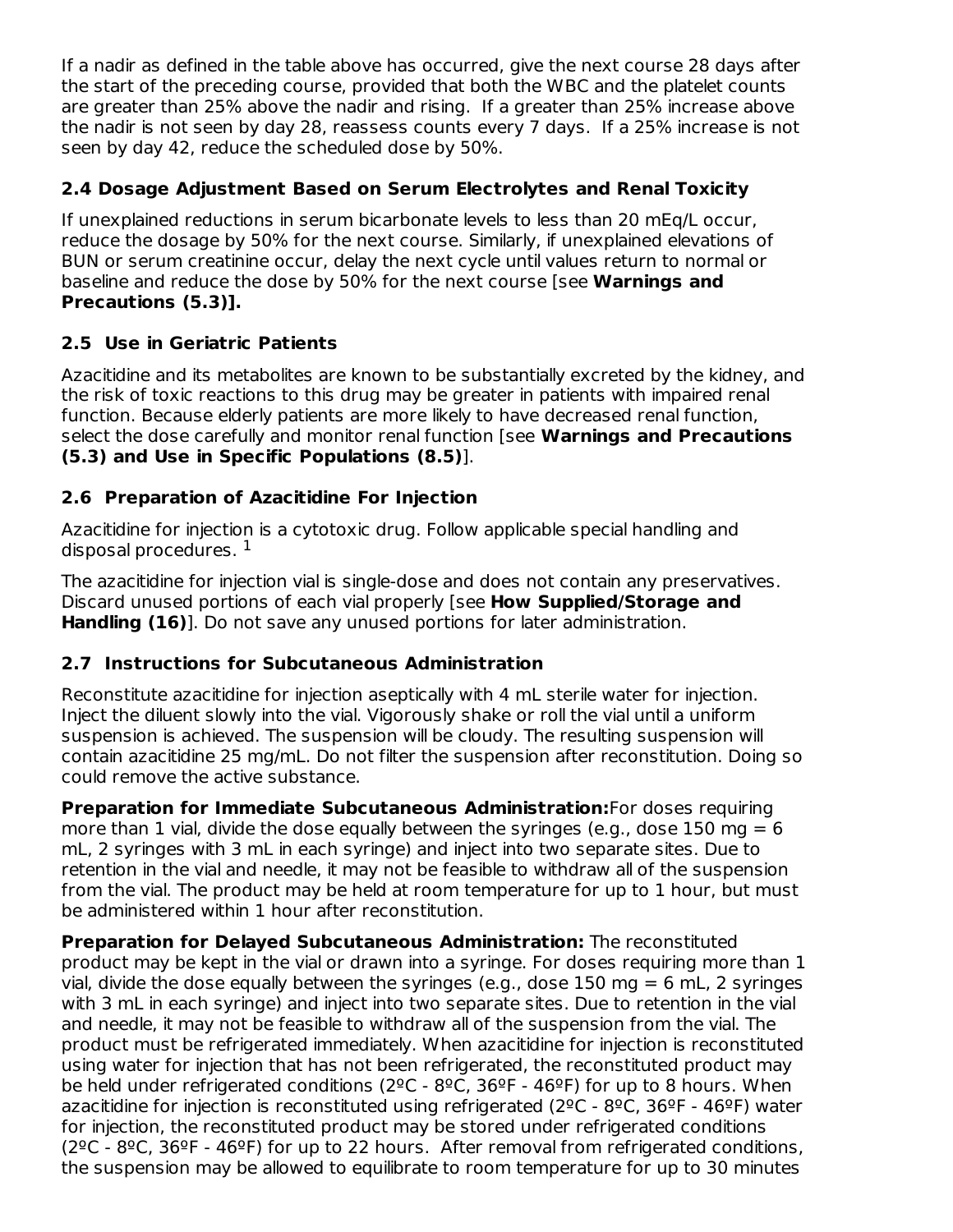prior to administration.

## **Subcutaneous Administration**

To provide a homogeneous suspension, the contents of the syringe must be resuspended by inverting the syringe 2-3 times and vigorously rolling the syringe between the palms for 30 seconds immediately prior to administration.

Azacitidine for injection suspension is administered subcutaneously. Rotate sites for each injection (thigh, abdomen, or upper arm). New injections should be given at least one inch from an old site and never into areas where the site is tender, bruised, red, or hard.

**Suspension Stability**: Azacitidine for injection reconstituted with non-refrigerated water for injection for subcutaneous administration may be stored for up to 1 hour at 25°C (77°F) or for up to 8 hours between 2°C and 8°C (36°F and 46°F); when reconstituted with refrigerated ( $2^{\circ}C$  -8 $^{\circ}C$ , 36 $^{\circ}F$  -46 $^{\circ}F$ ) water for injection, it may be stored for 22 hours between 2°C and 8°C (36°F and 46°F).

## **2.8 Instructions for Intravenous Administration**

Reconstitute the appropriate number of azacitidine for injection vials to achieve the desired dose. Reconstitute each vial with 10 mL sterile water for injection. Vigorously shake or roll the vial until all solids are dissolved. The resulting solution will contain azacitidine 10 mg/mL. The solution should be clear. Parenteral drug product should be inspected visually for particulate matter and discoloration prior to administration, whenever solution and container permit.

Withdraw the required amount of azacitidine for injection solution to deliver the desired dose and inject into a 50 to 100 mL infusion bag of either 0.9% Sodium Chloride Injection or Lactated Ringer's Injection.

## **Intravenous Solution Incompatibility**

Azacitidine for injection is incompatible with 5% Dextrose solutions, Hespan, or solutions that contain bicarbonate. These solutions have the potential to increase the rate of degradation of azacitidine for injection and should therefore be avoided.

## **Intravenous Administration**

Azacitidine for injection solution is administered intravenously. Administer the total dose over a period of 10 to 40 minutes. The administration must be completed within 1 hour of reconstitution of the azacitidine for injection vial.

**Solution Stability**: Azacitidine for injection reconstituted for intravenous administration may be stored at 25°C (77°F), but administration must be completed within 1 hour of reconstitution.

## **3 DOSAGE FORMS AND STRENGTHS**

Azacitidine for injection is supplied as lyophilized powder in 100 mg single-dose vials.

## **4 CONTRAINDICATIONS**

## **4.1 Advanced Malignant Hepatic Tumors**

Azacitidine for injection is contraindicated in patients with advanced malignant hepatic tumors [see **Warnings and Precautions (5.2)**].

## **4.2 Hypersensitivity to Azacitidine or Mannitol**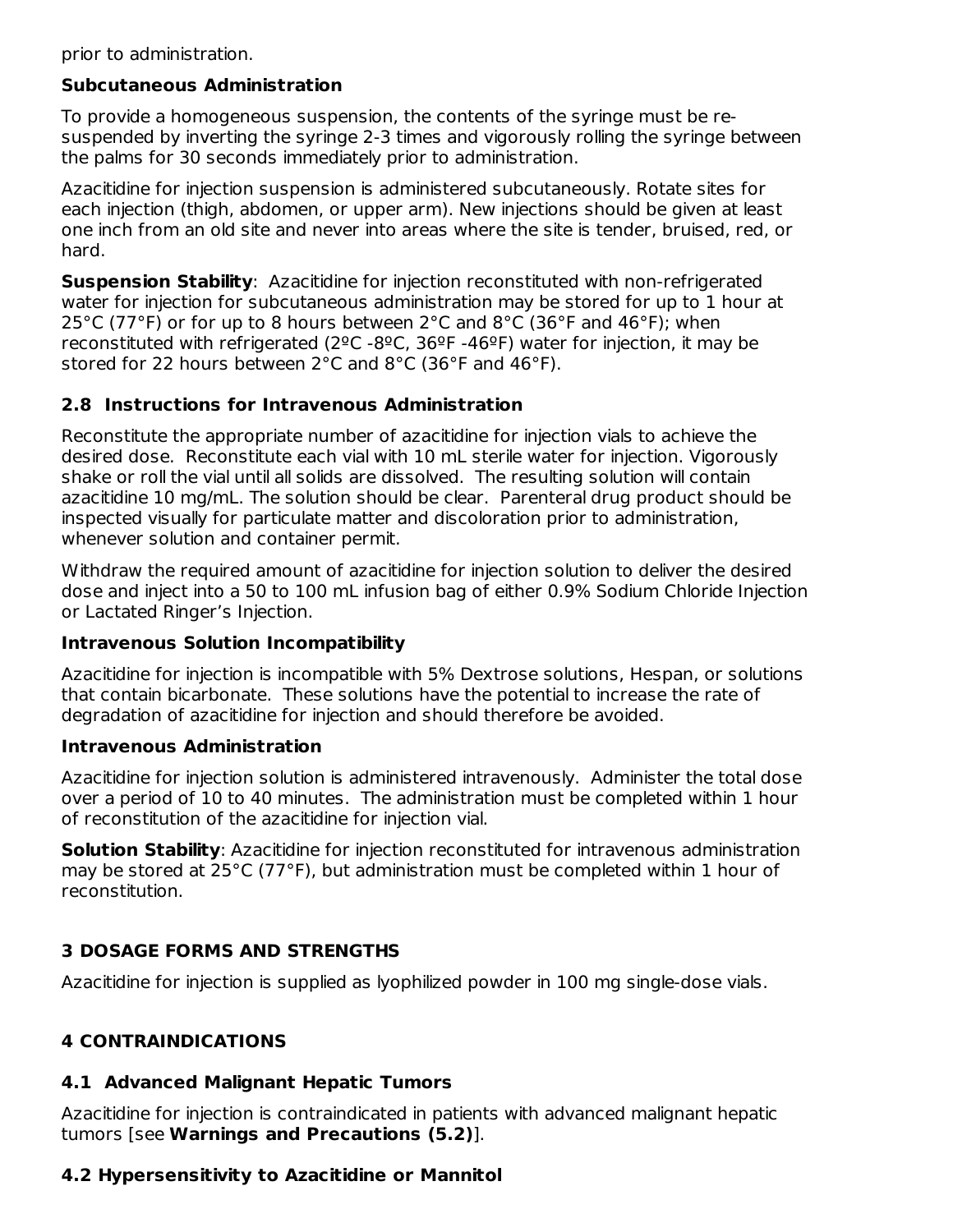Azacitidine for injection is contraindicated in patients with a known hypersensitivity to azacitidine or mannitol.

# **5 WARNINGS AND PRECAUTIONS**

# **5.1 Anemia, Neutropenia and Thrombocytopenia**

Azacitidine for injection causes anemia, neutropenia and thrombocytopenia. Monitor complete blood counts frequently for response and/or toxicity, at a minimum, prior to each dosing cycle. After administration of the recommended dosage for the first cycle, adjust dosage for subsequent cycles based on nadir counts and hematologic response [see **Dosage and Administration (2.3)**].

# **5.2 Hepatotoxicity in Patients with Severe Pre-existing Hepatic Impairment**

Because azacitidine is potentially hepatotoxic in patients with severe pre-existing hepatic impairment, caution is needed in patients with liver disease. Patients with extensive tumor burden due to metastatic disease have been reported to experience progressive hepatic coma and death during azacitidine treatment, especially in such patients with baseline albumin <30 g/L. Azacitidine is contraindicated in patients with advanced malignant hepatic tumors [see **Contraindications (4.1)**]. Monitor liver chemistries prior to initiation of therapy and with each cycle.

Safety and effectiveness of azacitidine for injection in patients with MDS and hepatic impairment have not been studied as these patients were excluded from the clinical trials.

# **5.3 Renal Toxicity**

Renal toxicity ranging from elevated serum creatinine to renal failure and death have been reported in patients treated with intravenous azacitidine in combination with other chemotherapeutic agents for non MDS conditions. In addition, renal tubular acidosis, defined as a fall in serum bicarbonate to <20 mEq/L in association with an alkaline urine and hypokalemia (serum potassium <3 mEq/L) developed in 5 patients with CML treated with azacitidine and etoposide.

Monitor serum creatinine and electrolytes prior to initiation of therapy and with each cycle. If unexplained reductions in serum bicarbonate <20 mEq/L or elevations of BUN or serum creatinine occur, reduce or hold the dose [see **Dosage and Administration**(**2.4**)].

Patients with renal impairment may be at increased risk for renal toxicity. Also, azacitidine and its metabolites are primarily excreted by the kidney. Therefore, monitor these patients closely for toxicity [see **Dosage and Administration (2.4, 2.5)**]. Patients with MDS and renal impairment were excluded from the clinical studies.

# **5.4 Tumor Lysis Syndrome**

Azacitidine for injection may cause fatal or serious tumor lysis syndrome, including in patients with MDS. Tumor lysis syndrome may occur despite concomitant use of allopurinol. Assess baseline risk and monitor and treat as appropriate.

# **5.5 Embryo-Fetal Risk**

Based on the mechanism of action and findings in animals, azacitidine for injection can cause fetal harm when administered to a pregnant woman. Azacitidine administered to pregnant rats via a single intraperitoneal (IP) dose approximating 8% of the recommended human daily dose caused fetal death and anomalies [see **Use in Specific**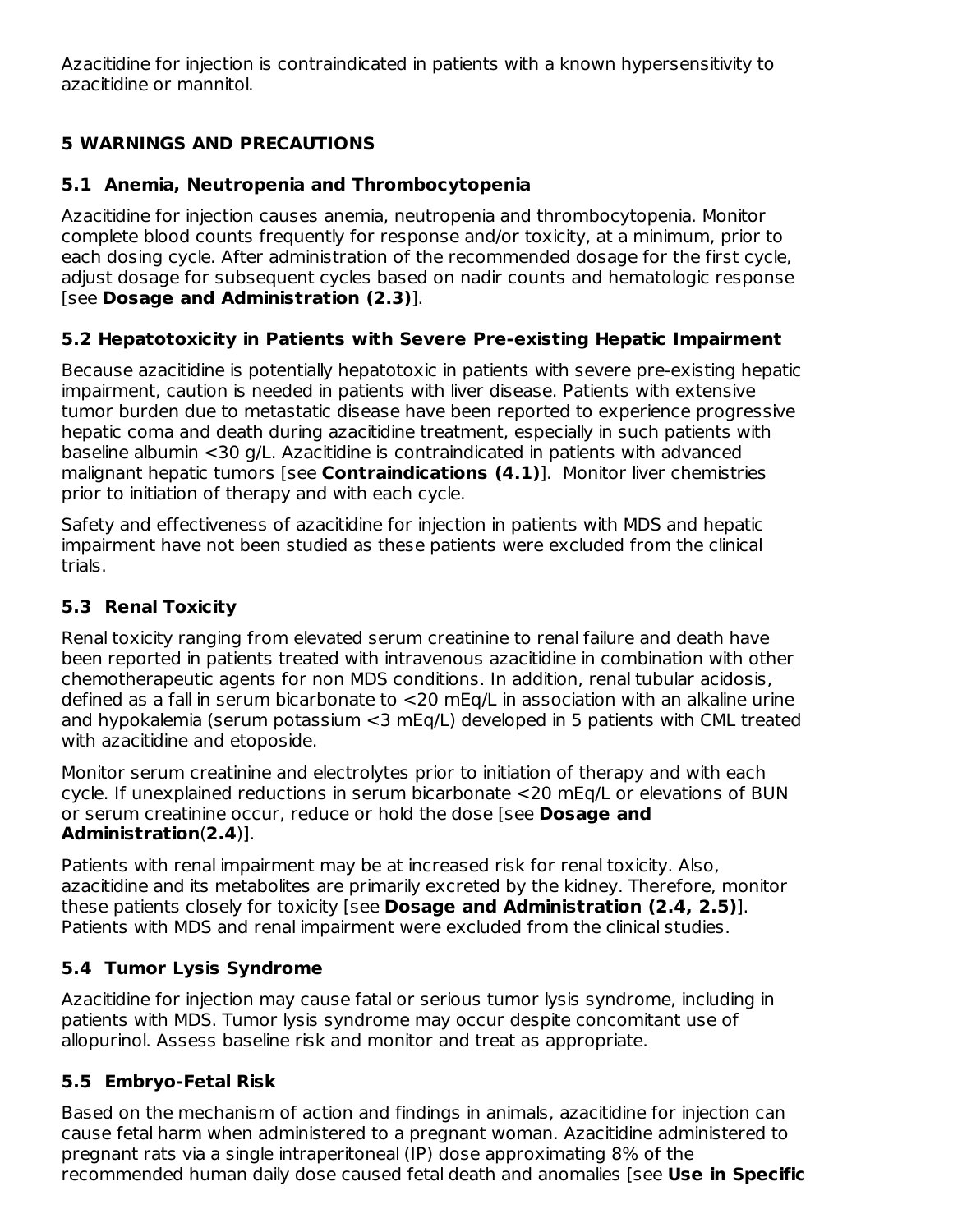# **Populations (8.1)**].

Advise females with reproductive potential to avoid pregnancy during treatment with azacitidine for injection [see **Use in Specific Populations (8.3)**]. Men should be advised to not father a child while receiving treatment with azacitidine for injection.

# **6 ADVERSE REACTIONS**

The following adverse reactions are described in other labeling sections:

• Anemia, Neutropenia and Thrombocytopenia [see **Warnings and Precautions (5.1)]**

• Hepatotoxicity in Patients with Severe Pre-existing Hepatic Impairment [see **Warnings and Precautions (5.2)**]

- Renal Toxicity [see **Warnings and Precautions (5.3)**]
- Tumor Lysis Syndrome [see **Warnings and Precautions (5.4)**]
- Embryo-Fetal Risk [see **Warnings and Precautions (5.5)**]

**Most Commonly Occurring Adverse Reactions (Subcutaneous or Intravenous Route)**: nausea, anemia, thrombocytopenia, vomiting, pyrexia, leukopenia, diarrhea, injection site erythema, constipation, neutropenia, ecchymosis. The most common adverse reactions by intravenous route also included petechiae, rigors, weakness and hypokalemia.

**Adverse Reactions Most Frequently (>2%) Resulting in Clinical Intervention (Subcutaneous or Intravenous Route)**: Discontinuation: leukopenia, thrombocytopenia, neutropenia. Dose Held: leukopenia, neutropenia, thrombocytopenia, pyrexia, pneumonia, febrile neutropenia. Dose Reduced: leukopenia, neutropenia, thrombocytopenia.

# **6.1 Adverse Reactions in Clinical Trials**

Because clinical trials are conducted under widely varying conditions, adverse reaction rates observed in the clinical trials of a drug cannot be directly compared to rates in the clinical trials of another drug and may not reflect the rates observed in practice.

The data described below reflect exposure to azacitidine for injection in 443 MDS patients from 4 clinical studies. Study 1 was a supportive-care controlled trial (subcutaneous administration), Studies 2 and 3 were single arm studies (one with subcutaneous administration and one with intravenous administration), and Study 4 was an international randomized trial (subcutaneous administration) [see **Clinical Studies (14)**].

In Studies 1, 2 and 3, a total of 268 patients were exposed to azacitidine for injection, including 116 exposed for 6 cycles (approximately 6 months) or more and 60 exposed for greater than 12 cycles (approximately one year). Azacitidine for injection was studied primarily in supportive-care controlled and uncontrolled trials ( $n=150$  and  $n=118$ , respectively). The population in the subcutaneous studies (n=220) was 23 to 92 years old (mean 66.4 years), 68% male, and 94% white, and had MDS or AML. The population in the intravenous study ( $n=48$ ) was 35 to 81 years old (mean 63.1 years), 65% male, and 100% white. Most patients received average daily doses between 50 and 100  $mg/m<sup>2</sup>$ .

In Study 4, a total of 175 patients with higher-risk MDS (primarily RAEB and RAEB-T subtypes) were exposed to azacitidine for injection. Of these patients, 119 were exposed for 6 or more cycles, and 63 for at least 12 cycles. The mean age of this population was 68.1 years (ranging from 42 to 83 years), 74% were male, and 99%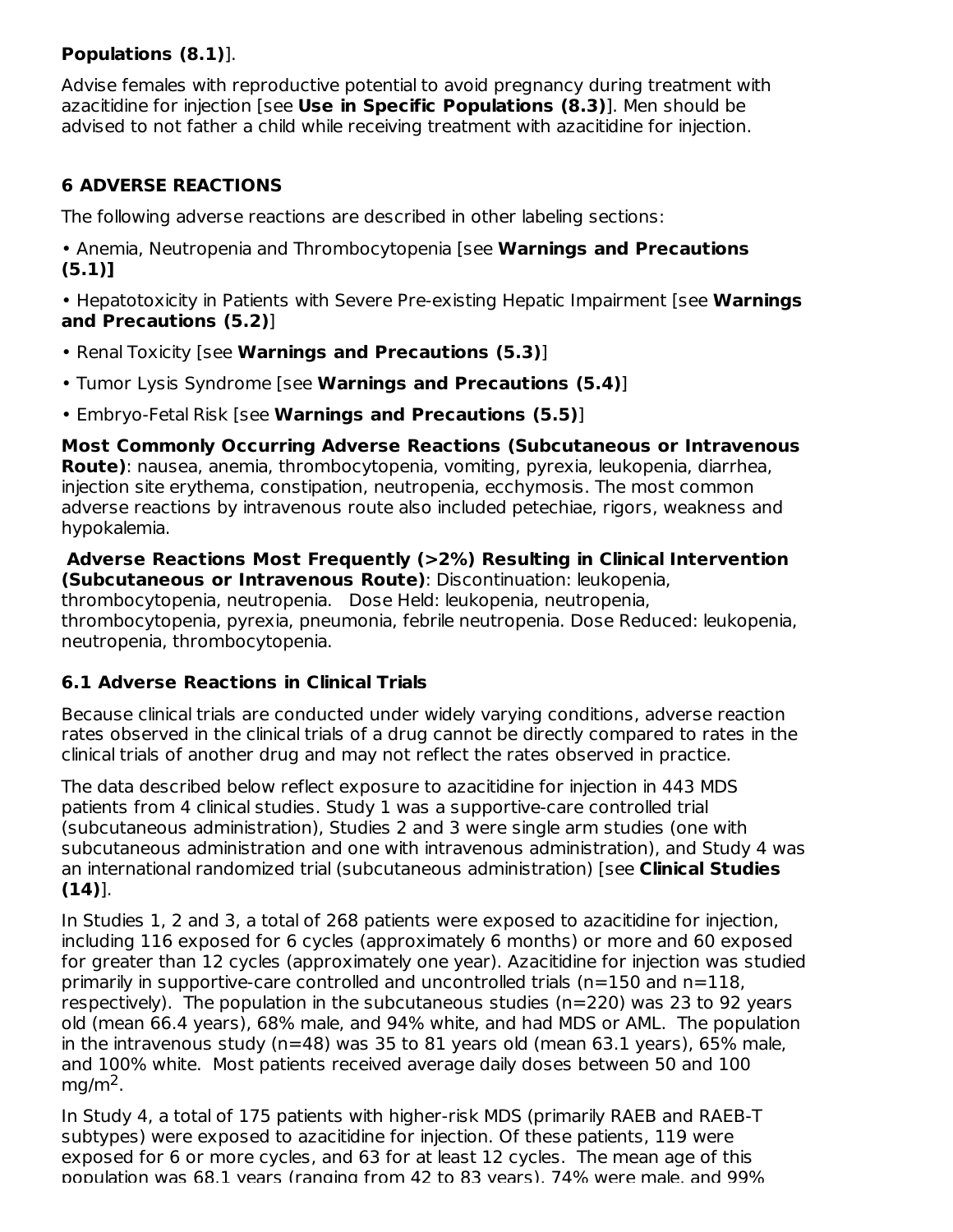population was 68.1 years (ranging from 42 to 83 years), 74% were male, and 99% were white. Most patients received daily azacitidine for injection doses of 75 mg/m<sup>2</sup>.

Table 1 presents adverse reactions occurring in at least 5% of patients treated with azacitidine for injection (subcutaneous) in Studies 1 and 2. It is important to note that duration of exposure was longer for the azacitidine for injection-treated group than for the observation group: patients received azacitidine for injection for a mean of 11.4 months while mean time in the observation arm was 6.1 months.

### **Table 1: Most Frequently Observed Adverse Reactions (**≥ **5.0% in All Subcutaneous Azacitidine for Injection Treated Patients; Studies 1 and 2)**

|                                                                | Number (%) of<br><b>Patients</b>                             |                                            |
|----------------------------------------------------------------|--------------------------------------------------------------|--------------------------------------------|
| System Organ Class Preferred Term <sup>a</sup>                 | <b>All Azacitidine for</b><br><b>Injectionb</b><br>$(N=220)$ | <b>Observation<sup>c</sup></b><br>$(N=92)$ |
| <b>Blood and lymphatic system disorders</b>                    |                                                              |                                            |
| Anemia                                                         | 153 (70)                                                     | 59 (64)                                    |
| Anemia aggravated                                              | 12(6)                                                        | 5(5)                                       |
| Febrile neutropenia                                            | 36 (16)                                                      | 4(4)                                       |
| Leukopenia                                                     | 106 (48)                                                     | 27 (29)                                    |
| Neutropenia                                                    | 71 (32)                                                      | 10(11)                                     |
| Thrombocytopenia                                               | 144 (66)                                                     | 42 (46)                                    |
| Gastrointestinal disorders                                     |                                                              |                                            |
| Abdominal tenderness                                           | 26(12)                                                       | 1(1)                                       |
| Constipation                                                   | 74 (34)                                                      | 6(7)                                       |
| Diarrhea                                                       | 80 (36)                                                      | 13 (14)                                    |
| Gingival bleeding                                              | 21(10)                                                       | 4(4)                                       |
| Loose stools                                                   | 12(6)                                                        | $\mathbf 0$                                |
| Mouth hemorrhage                                               | 11(5)                                                        | 1(1)                                       |
| Nausea                                                         | 155 (71)                                                     | 16(17)                                     |
| <b>Stomatitis</b>                                              | 17(8)                                                        | 0                                          |
| Vomiting                                                       | 119 (54)                                                     | 5(5)                                       |
| <b>General disorders and administration site</b><br>conditions |                                                              |                                            |
| Chest pain                                                     | 36(16)                                                       | 5(5)                                       |
| Injection site bruising                                        | 31(14)                                                       | $\mathbf 0$                                |
| Injection site erythema                                        | 77 (35)                                                      | 0                                          |
| Injection site granuloma                                       | 11(5)                                                        | $\mathbf 0$                                |
| Injection site pain                                            | 50 (23)                                                      | $\mathbf 0$                                |
| Injection site pigmentation changes                            | 11(5)                                                        | 0                                          |
| Injection site pruritus                                        | 15(7)                                                        | $\overline{0}$                             |
| Injection site reaction                                        | 30(14)                                                       | 0                                          |
| Injection site swelling                                        | 11(5)                                                        | 0                                          |
| Lethargy                                                       | 17(8)                                                        | 2(2)                                       |
| Malaise                                                        | 24 (11)                                                      | 1(1)                                       |
| Pyrexia                                                        | 114 (52)                                                     | 28 (30)                                    |
| <b>Infections and infestations</b>                             |                                                              |                                            |
| Nasopharyngitis                                                | 32 (15)                                                      | 3(3)                                       |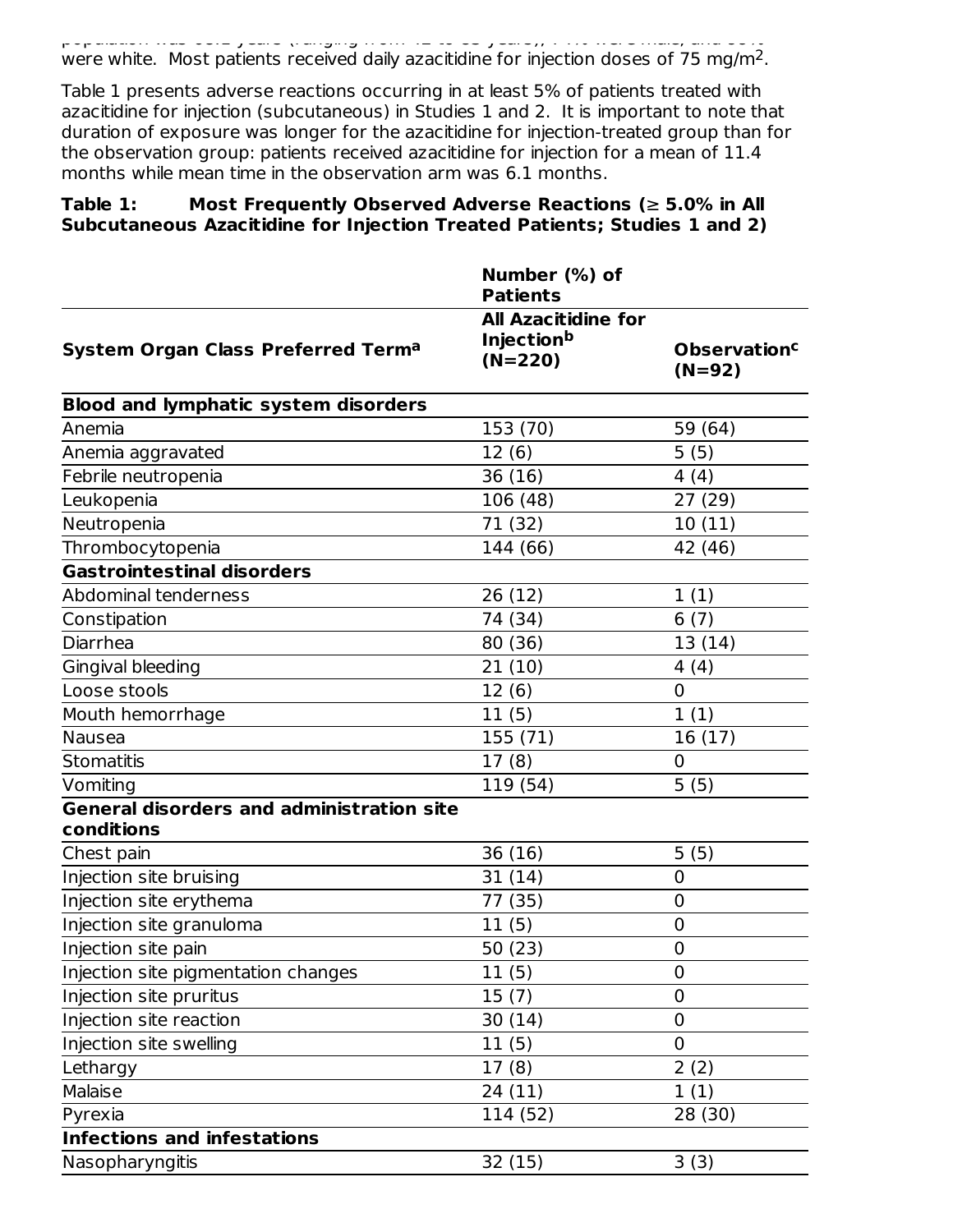| Pneumonia                                                 | 24(11)  | 5(5)    |
|-----------------------------------------------------------|---------|---------|
| Upper respiratory tract infection                         | 28(13)  | 4(4)    |
| Injury, poisoning, and procedural<br>complications        |         |         |
| Post procedural hemorrhage                                | 13(6)   | 1(1)    |
| <b>Metabolism and nutrition disorders</b>                 |         |         |
| Anorexia                                                  | 45 (21) | 6(7)    |
| <b>Musculoskeletal and connective tissue</b><br>disorders |         |         |
| Arthralgia                                                | 49 (22) | 3(3)    |
| Chest wall pain                                           | 11(5)   | 0       |
| Myalgia                                                   | 35(16)  | 2(2)    |
| <b>Nervous system disorders</b>                           |         |         |
| <b>Dizziness</b>                                          | 41 (19) | 5(5)    |
| Headache                                                  | 48 (22) | 10(11)  |
| <b>Psychiatric disorders</b>                              |         |         |
| Anxiety                                                   | 29(13)  | 3(3)    |
| Insomnia                                                  | 24 (11) | 4(4)    |
| <b>Respiratory, thoracic and mediastinal</b><br>disorders |         |         |
| <b>Dyspnea</b>                                            | 64 (29) | 11(12)  |
| Skin and subcutaneous tissue disorders                    |         |         |
| Dry skin                                                  | 11(5)   | 1(1)    |
| Ecchymosis                                                | 67 (31) | 14 (15) |
| Erythema                                                  | 37(17)  | 4(4)    |
| Rash                                                      | 31(14)  | 9(10)   |
| Skin nodule                                               | 11(5)   | 1(1)    |
| Urticaria                                                 | 13(6)   | 1(1)    |
| <b>Vascular disorders</b>                                 |         |         |
| Hematoma                                                  | 19(9)   | 0       |
| Hypotension                                               | 15(7)   | 2(2)    |
| Petechiae                                                 | 52 (24) | 8(9)    |

a Multiple terms of the same preferred terms for a patient are only counted once within each treatment group.

b Includes adverse reactions from all patients exposed to azacitidine for injection, including patients after crossing over from observations.

c Includes adverse reactions from observation period only; excludes any adverse events after crossover to azacitidine for injection.

Table 2 presents adverse reactions occurring in at least 5% of patients treated with azacitidine for injection in Study 4. Similar to Studies 1 and 2 described above, duration of exposure to treatment with azacitidine for injection was longer (mean 12.2 months) compared with best supportive care (mean 7.5 months).

**Table 2: Most Frequently Observed Adverse Reactions (**≥ **5% in the Azacitidine For Injection Treated Patients and the Percentage with NCI CTC Grade 3/4 Reactions; Study 4)**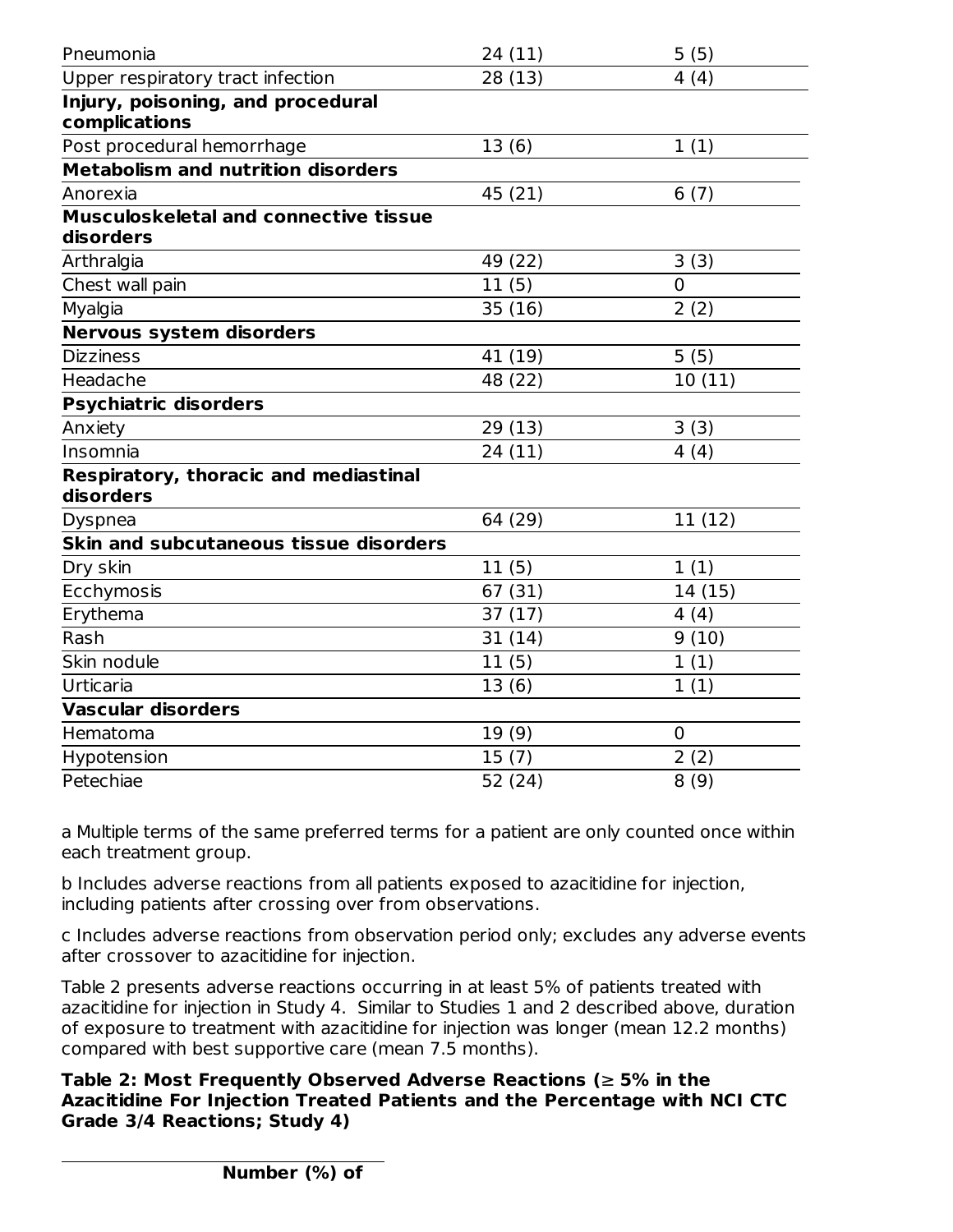|                                                                      | <b>Patients</b>                            |                                               |                                      |                                            |
|----------------------------------------------------------------------|--------------------------------------------|-----------------------------------------------|--------------------------------------|--------------------------------------------|
|                                                                      | <b>Any Grade</b>                           |                                               | Grade 3/4                            |                                            |
| <b>System Organ</b><br><b>Class Preferred</b><br>Term <sup>a</sup>   | <b>Azacitidine For</b><br>Injection(N=175) | <b>Best Supportive</b><br>Care<br>Only(N=102) | Injection( $N=175$ ) Only( $N=102$ ) | <b>Azacitidine For Best SupportiveCare</b> |
| <b>Blood and</b><br>lymphatic<br>system                              |                                            |                                               |                                      |                                            |
| disorders                                                            |                                            |                                               |                                      |                                            |
| Anemia                                                               | 90 (51)                                    | 45 (44)                                       | 24 (14)                              | 9(9)                                       |
| Febrile<br>neutropenia                                               | 24 (14)                                    | 10(10)                                        | 22(13)                               | 7(7)                                       |
| Leukopenia                                                           | 32(18)                                     | 2(2)                                          | 26(15)                               | 1(1)                                       |
| Neutropenia                                                          | 115 (66)                                   | 29 (28)                                       | 107(61)                              | 22 (22)                                    |
| Thrombocytopenia 122 (70)                                            |                                            | 35 (34)                                       | 102 (58)                             | 29 (28)                                    |
| <b>Gastrointestinal</b><br>disorders                                 |                                            |                                               |                                      |                                            |
| Abdominal pain                                                       | 22(13)                                     | 7(7)                                          | 7(4)                                 | $\mathbf 0$                                |
| Constipation                                                         | 88 (50)                                    | 8(8)                                          | 2(1)                                 | $\mathbf 0$                                |
| Dyspepsia                                                            | 10(6)                                      | 2(2)                                          | $\overline{0}$                       | 0                                          |
| <b>Nausea</b>                                                        | 84 (48)                                    | 12 (12)                                       | 3(2)                                 | 0                                          |
| Vomiting                                                             | 47 (27)                                    | 7(7)                                          | $\mathbf 0$                          | $\overline{0}$                             |
| <b>General</b><br>disorders and<br>administration<br>site conditions |                                            |                                               |                                      |                                            |
| Fatigue                                                              | 42 (24)                                    | 12 (12)                                       | 6(3)                                 | 2(2)                                       |
| Injection site<br>bruising                                           | 9(5)                                       | 0                                             | $\mathbf 0$                          | $\mathbf 0$                                |
| Injection site<br>erythema                                           | 75 (43)                                    | 0                                             | $\mathbf 0$                          | $\mathbf 0$                                |
| Injection site<br>hematoma                                           | 11(6)                                      | 0                                             | $\mathbf 0$                          | $\mathbf 0$                                |
| Injection site<br>induration                                         | 9(5)                                       | 0                                             | $\mathbf 0$                          | $\mathbf 0$                                |
| Injection site pain                                                  | 33(19)                                     | 0                                             | $\mathbf 0$                          | $\mathbf 0$                                |
| Injection site rash                                                  | 10(6)                                      | 0                                             | $\overline{0}$                       | 0                                          |
| Injection site<br>reaction                                           | 51 (29)                                    | 0                                             | 1(1)                                 | $\mathbf 0$                                |
| Pyrexia                                                              | 53 (30)                                    | 18 (18)                                       | 8(5)                                 | 1(1)                                       |
| <b>Infections and</b><br><b>infestations</b>                         |                                            |                                               |                                      |                                            |
| <b>Rhinitis</b>                                                      | 10(6)                                      | 1(1)                                          | $\mathbf 0$                          | $\mathbf 0$                                |
| Upper respiratory<br>tract infection                                 | 16(9)                                      | 4(4)                                          | 3(2)                                 | $\mathbf 0$                                |
| Urinary tract<br>infection                                           | 15(9)                                      | 3(3)                                          | 3(2)                                 | $\mathbf 0$                                |
| <b>Investigations</b>                                                |                                            |                                               |                                      |                                            |
| Weight decreased 14 (8)                                              |                                            | 0                                             | 1(1)                                 | $\mathbf 0$                                |
| <b>Metabolism and</b>                                                |                                            |                                               |                                      |                                            |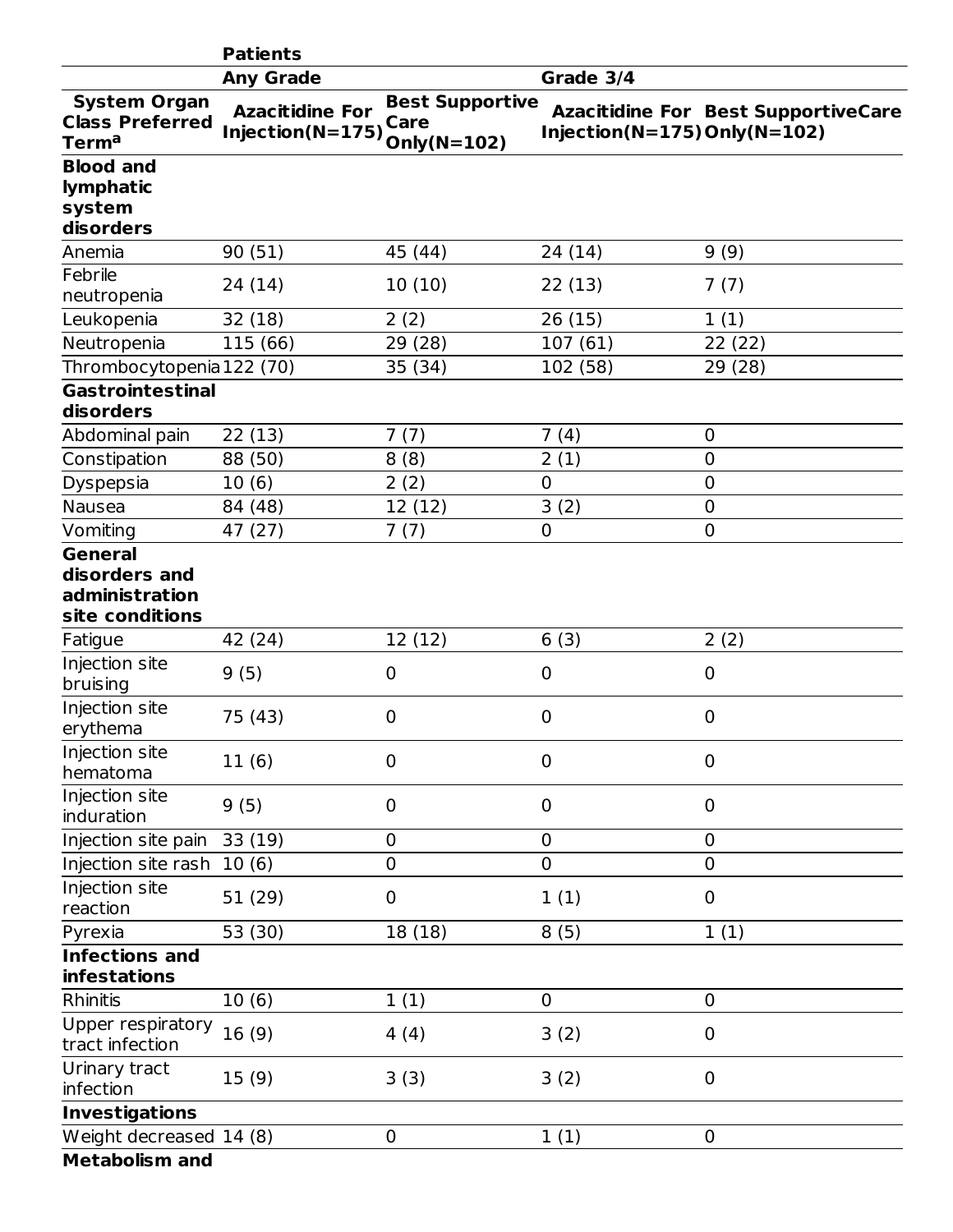| nutrition<br>disorders       |         |      |                |                |
|------------------------------|---------|------|----------------|----------------|
| Hypokalemia                  | 11(6)   | 3(3) | 3(2)           | 3(3)           |
| <b>Nervous system</b>        |         |      |                |                |
| disorders                    |         |      |                |                |
| Lethargy                     | 13(7)   | 2(2) | $\mathbf 0$    | 1(1)           |
| <b>Psychiatric</b>           |         |      |                |                |
| disorders                    |         |      |                |                |
| Anxiety                      | 9(5)    | 1(1) | $\mathbf 0$    | $\mathbf 0$    |
| Insomnia                     | 15(9)   | 3(3) | $\overline{0}$ | $\overline{0}$ |
| <b>Renal and</b>             |         |      |                |                |
| urinary                      |         |      |                |                |
| disorders                    |         |      |                |                |
| Hematuria                    | 11(6)   | 2(2) | 4(2)           | 1(1)           |
| Respiratory,                 |         |      |                |                |
| thoracic and                 |         |      |                |                |
| mediastinal                  |         |      |                |                |
| disorders                    |         |      |                |                |
| Dyspnea                      | 26(15)  | 5(5) | 6(3)           | 2(2)           |
| Dyspnea<br>exertional        | 9(5)    | 1(1) | 0              | $\overline{0}$ |
| Pharyngolaryngeal<br>pain    | 11(6)   | 3(3) | $\pmb{0}$      | $\mathbf 0$    |
| <b>Skin and</b>              |         |      |                |                |
| subcutaneous                 |         |      |                |                |
| tissue disorders             |         |      |                |                |
| Erythema                     | 13(7)   | 3(3) | $\mathbf 0$    | $\mathbf 0$    |
| Petechiae                    | 20(11)  | 4(4) | 2(1)           | $\overline{0}$ |
| Pruritus                     | 21(12)  | 2(2) | $\mathbf 0$    | $\mathbf 0$    |
| Rash                         | 18 (10) | 1(1) | $\overline{0}$ | $\overline{0}$ |
| <b>Vascular</b><br>disorders |         |      |                |                |
| Hypertension                 | 15(9)   | 4(4) | 2(1)           | 2(2)           |

a Multiple reports of the same preferred term from a patient were only counted once within each treatment.

In Studies 1, 2 and 4 with subcutaneous administration of azacitidine for injection, adverse reactions of neutropenia, thrombocytopenia, anemia, nausea, vomiting, diarrhea, constipation, and injection site erythema/reaction tended to increase in incidence with higher doses of azacitidine for injection. Adverse reactions that tended to be more pronounced during the first 1 to 2 cycles of subcutaneous treatment compared with later cycles included thrombocytopenia, neutropenia, anemia, nausea, vomiting, injection site erythema/pain/bruising/reaction, constipation, petechiae, dizziness, anxiety, hypokalemia, and insomnia. There did not appear to be any adverse reactions that increased in frequency over the course of treatment.

Overall, adverse reactions were qualitatively similar between the intravenous and subcutaneous studies. Adverse reactions that appeared to be specifically associated with the intravenous route of administration included infusion site reactions (e.g. erythema or pain) and catheter site reactions (e.g. infection, erythema, or hemorrhage).

In clinical studies of either subcutaneous or intravenous azacitidine for injection, the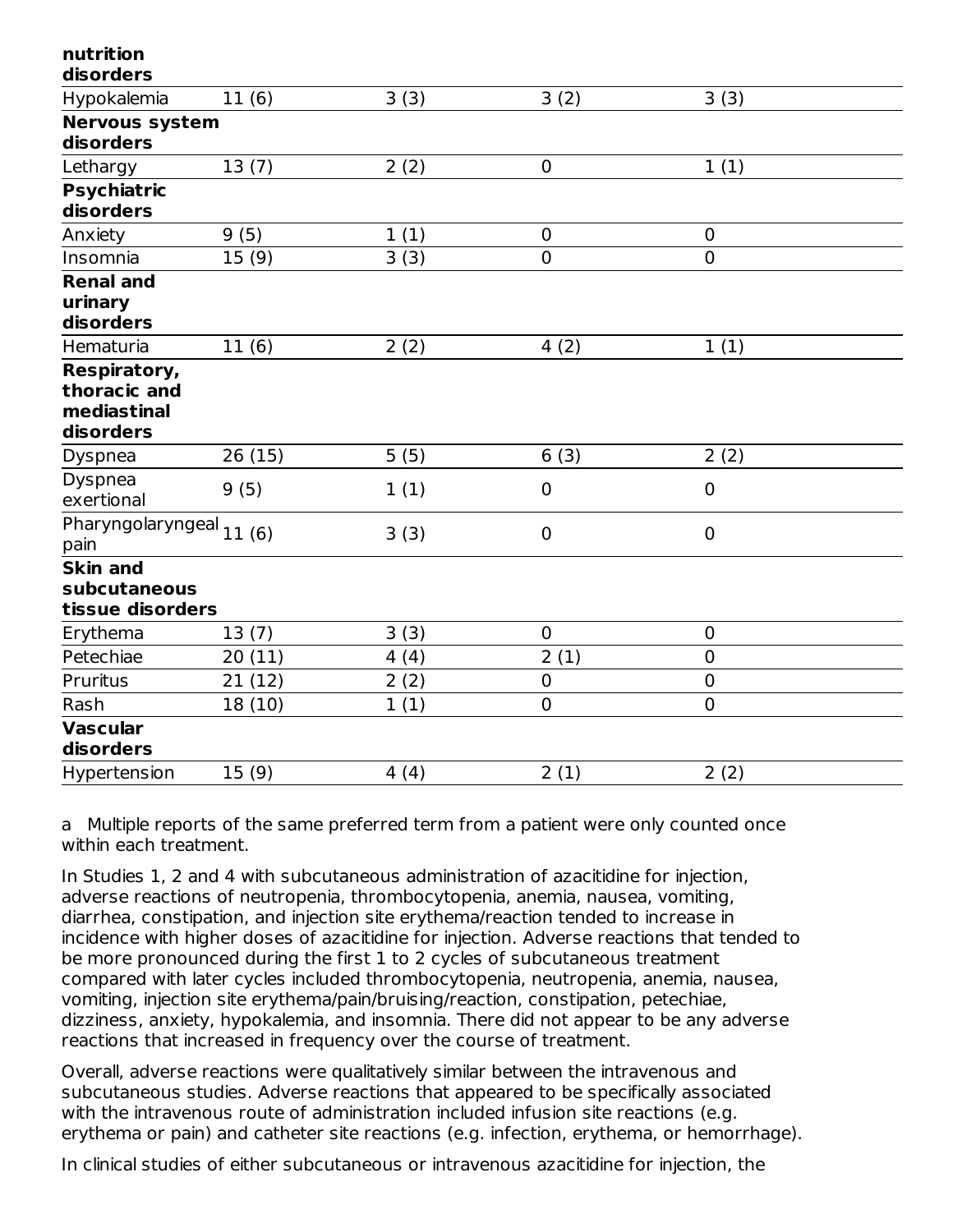following serious adverse reactions occurring at a rate of  $<$  5% (and not described in Tables 1 or 2) were reported:

**Blood and lymphatic system disorders:** agranulocytosis, bone marrow failure, pancytopenia splenomegaly.

**Cardiac disorders:** atrial fibrillation, cardiac failure, cardiac failure congestive, cardiorespiratory arrest, congestive cardiomyopathy.

**Eye disorders:** eye hemorrhage

**Gastrointestinal disorders:** diverticulitis, gastrointestinal hemorrhage, melena, perirectal abscess.

**General disorders and administration site conditions:** catheter site hemorrhage, general physical health deterioration, systemic inflammatory response syndrome.

**Hepatobiliary disorders:** cholecystitis.

**Immune system disorders:** anaphylactic shock, hypersensitivity.

**Infections and infestations:** abscess limb, bacterial infection, cellulitis, blastomycosis, injection site infection, Klebsiella sepsis, neutropenic sepsis, pharyngitis streptococcal, pneumonia Klebsiella, sepsis, septic shock, Staphylococcal bacteremia, Staphylococcal infection, toxoplasmosis.

**Metabolism and nutrition disorders:** dehydration.

**Musculoskeletal and connective tissue disorders:** bone pain aggravated, muscle weakness, neck pain.

**Neoplasms benign, malignant and unspecified:** leukemia cutis.

**Nervous system disorders:** cerebral hemorrhage, convulsions, intracranial hemorrhage.

**Renal and urinary disorders:** loin pain, renal failure.

**Respiratory, thoracic and mediastinal disorders:** hemoptysis, lung infiltration, pneumonitis, respiratory distress.

**Skin and subcutaneous tissue disorders:** pyoderma gangrenosum, rash pruritic, skin induration.

**Surgical and medical procedures:** cholecystectomy.

**Vascular disorders:** orthostatic hypotension.

## **6.2 Postmarketing Experience**

The following adverse reactions have been identified during postmarketing use of azacitdine for injection. Because these reactions are reported voluntarily from a population of uncertain size, it is not always possible to reliably estimate their frequency or establish a causal relationship to drug exposure.

- Interstitial lung disease
- Tumor lysis syndrome
- Injection site necrosis
- Sweet's syndrome (acute febrile neutrophilic dermatosis)
- Necrotizing fasciitis (including fatal cases)
- Differentiation syndrome

## **8 USE IN SPECIFIC POPULATIONS**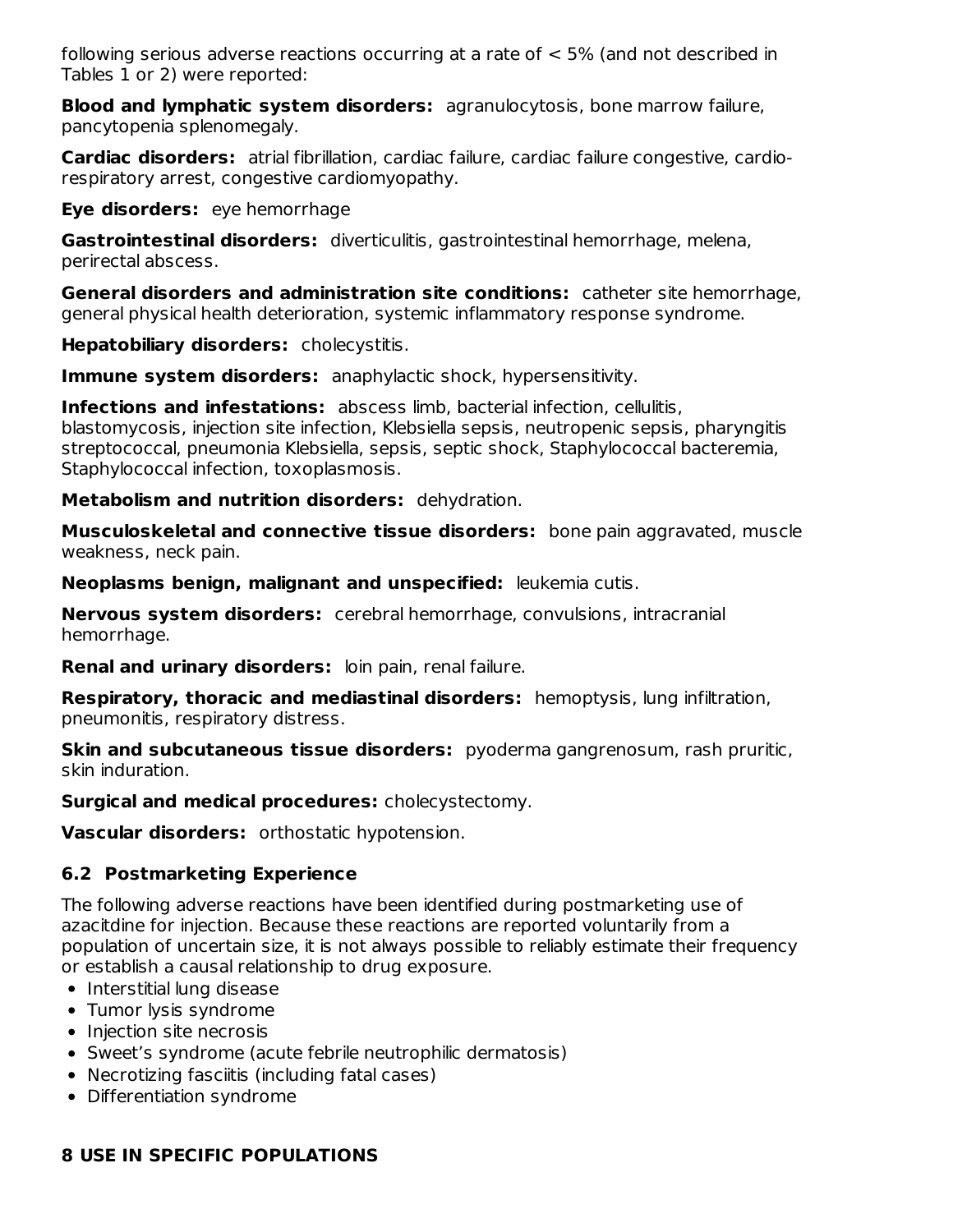# **8.1 Pregnancy**

### Risk Summary

Based on its mechanism of action and findings in animals, azacitidine for injection can cause fetal harm when administered to a pregnant woman [see **Clinical Pharmacology (12.1)**]. There are no data on the use of azacitidine in pregnant women. Azacitidine was teratogenic and caused embryo-fetal lethality in animals at doses lower than the recommended human daily dose (see **Data**). Advise pregnant women of the potential risk to the fetus.

The background rate of major birth defects and miscarriage is unknown for the indicated population. All pregnancies have a background risk of birth defect, loss, or other adverse outcomes. In the U.S. general population, the estimated background risk of major birth defects and miscarriage in clinically recognized pregnancies is 2 to 4% and 15 to 20%, respectively.

### Data

## Animal Data

Early embryotoxicity studies in mice revealed a 44% frequency of intrauterine embryonal death (increased resorption) after a single IP (intraperitoneal) injection of 6 mg/m<sup>2</sup> (approximately 8% of the recommended human daily dose on a mg/m<sup>2</sup> basis) azacitidine on gestation day 10. Developmental abnormalities in the brain have been detected in mice given azacitidine on or before gestation day 15 at doses of  $\sim$ 3 to 12 mg/m<sup>2</sup> (approximately 4% to 16% the recommended human daily dose on a mg/m<sup>2</sup> basis).

In rats, azacitidine was clearly embryotoxic when given IP on gestation days 4 to 8 (postimplantation) at a dose of 6 mg/m<sup>2</sup> (approximately 8% of the recommended human daily dose on a mg/m<sup>2</sup> basis), although treatment in the preimplantation period (on gestation days 1 to 3) had no adverse effect on the embryos. Azacitidine caused multiple fetal abnormalities in rats after a single IP dose of 3 to 12 mg/m<sup>2</sup> (approximately 8% the recommended human daily dose on a mg/m<sup>2</sup> basis) given on gestation day 9, 10, 11 or 12. In this study azacitidine caused fetal death when administered at 3 to 12 mg/m<sup>2</sup> on gestation days 9 and 10; average live animals per litter was reduced to 9% of control at the highest dose on gestation day 9. Fetal anomalies included: CNS anomalies (exencephaly/encephalocele), limb anomalies (micromelia, club foot, syndactyly, oligodactyly), and others (micrognathia, gastroschisis, edema, and rib abnormalities).

## **8.2 Lactation**

## Risk Summary

There is no information regarding the presence of azacitidine in human milk, the effects of azacitidine for injection on the breastfed infant, or the effects of azacitidine for injection on milk production. Because many drugs are excreted in human milk and because of the potential for tumorigenicity shown for azacitidine in animal studies [see **Nonclinical Toxicology (13.1)**] and the potential for serious adverse reactions in nursing infants from azacitidine for injection, advise patients not to breastfeed during treatment with azacitidine for injection.

## **8.3 Females and Males of Reproductive Potential**

Based on its mechanism of action and findings in animals, azacitidine for injection can cause fetal harm when administered to a pregnant woman [see **Use in Specific Populations (8.1)**].

Pregnancy Testing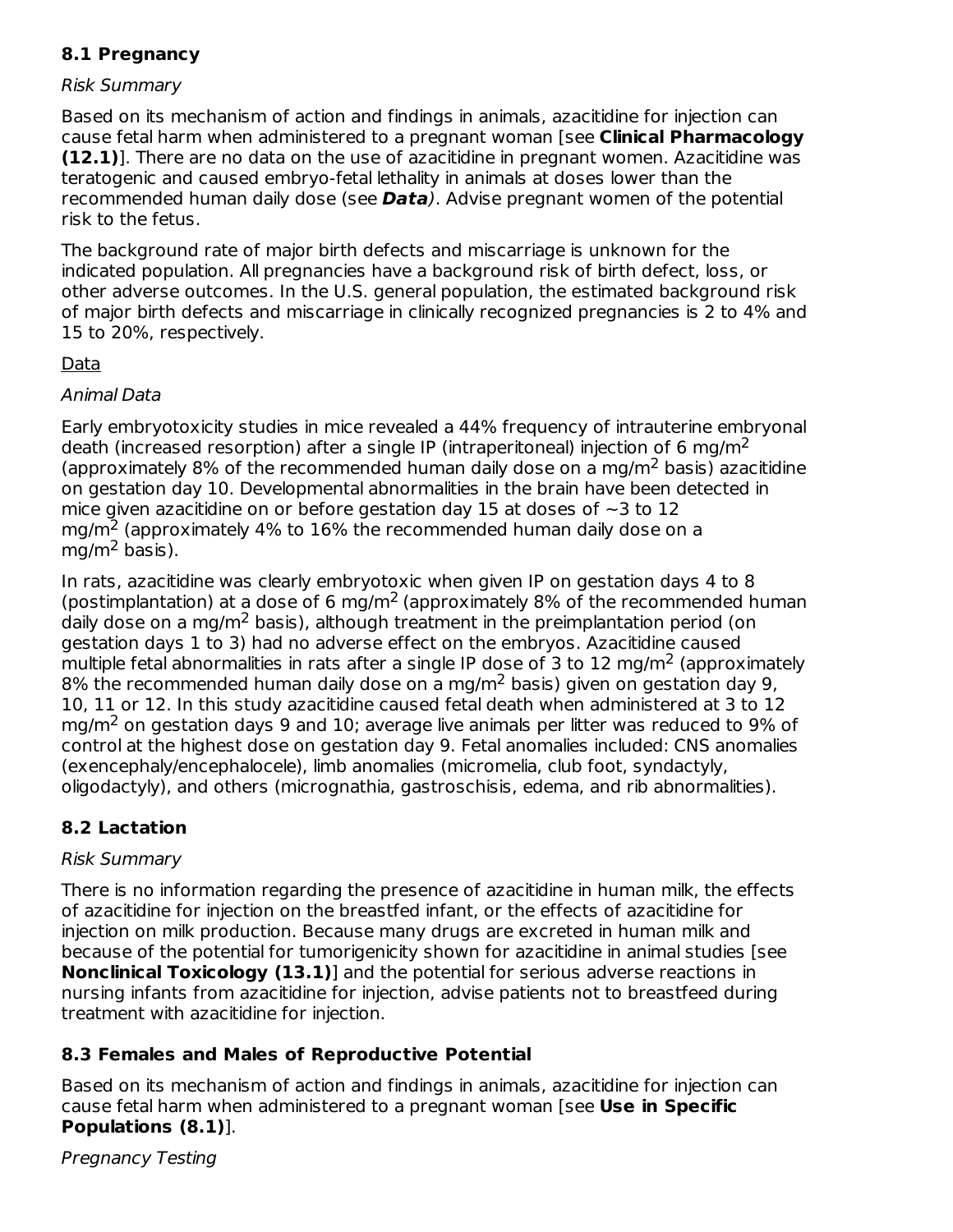Verify the pregnancy status of females of reproductive potential prior to initiating azacitidine for injection.

## **Contraception**

## **Females**

Advise females of reproductive potential to avoid pregnancy during treatment with azacitidine for injection.

## Males

Males with female sexual partners of reproductive potential should not father a child and should use effective contraception during treatment with azacitidine for injection.

## Infertility

Based on animal data, azacitidine could have an effect on male or female fertility [see **Nonclinical Toxicology (13.1)**].

## **8.4 Pediatric Use**

Safety and effectiveness in pediatric patients have not been established.

## **8.5 Geriatric Use**

Of the total number of patients in Studies 1, 2 and 3, 62% were 65 years and older and 21% were 75 years and older. No overall differences in effectiveness were observed between these patients and younger patients. In addition there were no relevant differences in the frequency of adverse reactions observed in patients 65 years and older compared to younger patients.

Of the 179 patients randomized to azacitidine in Study 4, 68% were 65 years and older and 21% were 75 years and older. Survival data for patients 65 years and older were consistent with overall survival results. The majority of adverse reactions occurred at similar frequencies in patients < 65 years of age and patients 65 years of age and older.

Elderly patients are more likely to have decreased renal function. Monitor renal function in these patients [see **Dosage and Administration**(**2.5**) and **Warnings and Precautions**(**5.3**)].

## **10 OVERDOSAGE**

One case of overdose with azacitidine for injection was reported during clinical trials. A patient experienced diarrhea, nausea, and vomiting after receiving a single intravenous dose of approximately 290 mg/m<sup>2</sup>, almost 4 times the recommended starting dose. The events resolved without sequelae, and the correct dose was resumed the following day. In the event of overdosage, the patient should be monitored with appropriate blood counts and should receive supportive treatment, as necessary. There is no known specific antidote for azacitidine for injection overdosage.

## **11 DESCRIPTION**

Azacitidine for injection contains azacitidine, which is a pyrimidine nucleoside analog of cytidine. Azacitidine is 4-amino-1-β-D-ribofuranosyl-1,3,5-triazin-2(1H)-one. The structural formula is as follows: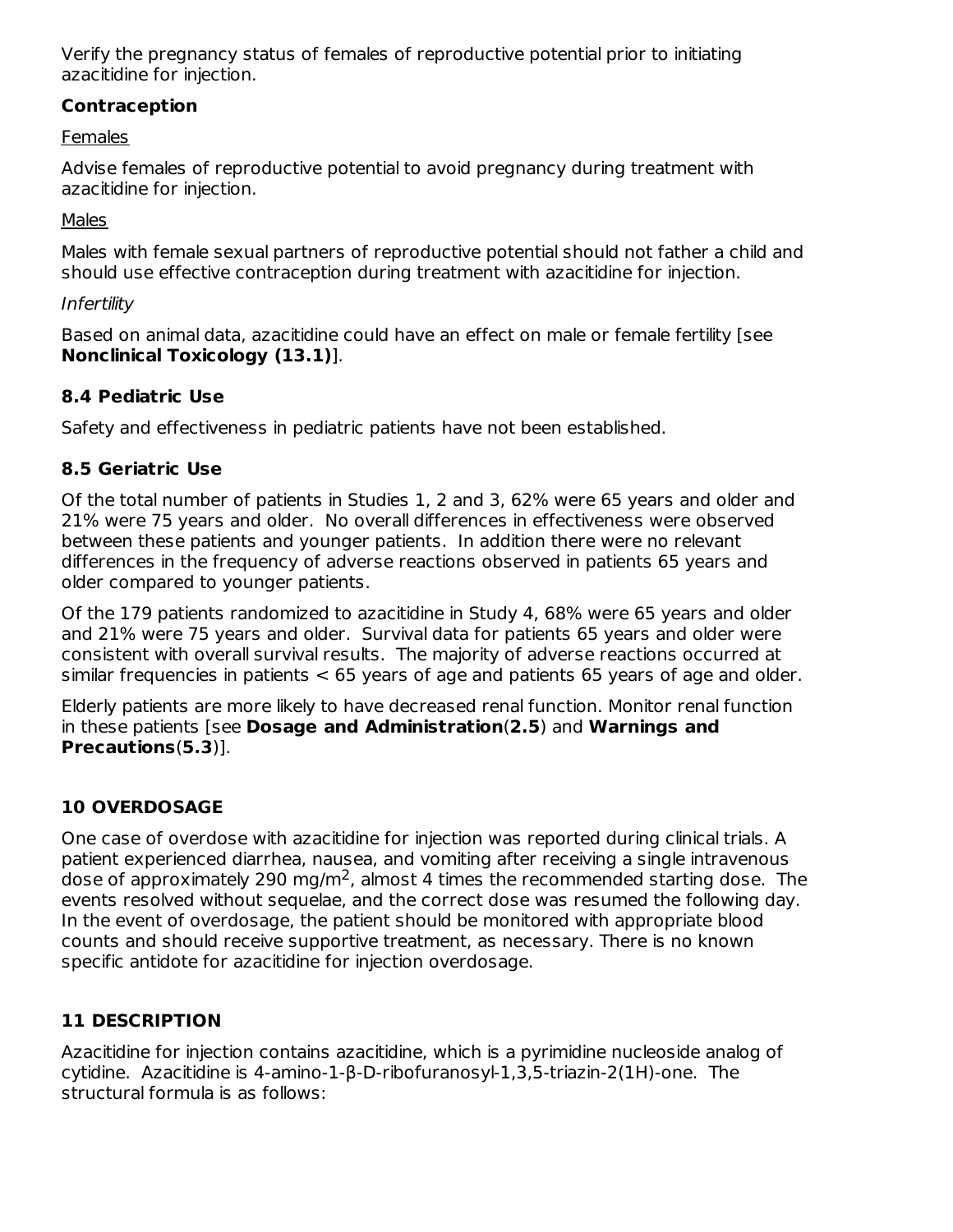

The empirical formula is  $\mathsf{C}_8\mathsf{H}_{12}\mathsf{N}_4\mathsf{O}_5.$  The molecular weight is 244.20. Azacitidine is a white to off- white powder. Azacitidine was found to be soluble in dimethyl sulphoxide, sparingly soluble in water and insoluble in acetone and ethanol.

The finished product is supplied in a sterile form for reconstitution as a suspension for subcutaneous injection or reconstitution as a solution with further dilution for intravenous infusion. Vials of azacitidine for injection contain 100 mg of azacitidine and 100 mg mannitol as a sterile lyophilized powder.

# **12 CLINICAL PHARMACOLOGY**

## **12.1 Mechanism of Action**

Azacitidine for injection is a pyrimidine nucleoside analog of cytidine. Azacitidine for injection is believed to exert its antineoplastic effects by causing hypomethylation of DNA and direct cytotoxicity on abnormal hematopoietic cells in the bone marrow. The concentration of azacitidine required for maximum inhibition of DNA methylation in vitro does not cause major suppression of DNA synthesis. Hypomethylation may restore normal function to genes that are critical for differentiation and proliferation. The cytotoxic effects of azacitidine cause the death of rapidly dividing cells, including cancer cells that are no longer responsive to normal growth control mechanisms. Nonproliferating cells are relatively insensitive to azacitidine.

## **12.3 Pharmacokinetics**

The pharmacokinetics of azacitidine were studied in 6 MDS patients following a single 75 mg/m<sup>2</sup> subcutaneous dose and a single 75 mg/m<sup>2</sup> intravenous dose.

## **Absorption**

Azacitidine is rapidly absorbed after subcutaneous administration; the peak plasma azacitidine concentration of 750  $\pm$  403 ng/ml occurred in 0.5 hour.

## **Distribution**

The bioavailability of subcutaneous azacitidine relative to intravenous azacitidine is approximately 89%, based on area under the curve. Mean volume of distribution following intravneous dosing is 76  $\pm$  26 L. Mean apparent subcutaneous clearance is 167  $\pm$  49 L/hour and mean half-life after subcutaneous administration is 41  $\pm$  8 minutes. The AUC and C<sub>max</sub> of subcutaneous administration of azacitidine in 21 patients with cancer were approximately dose proportional within the 25 to 100 mg/m<sup>2</sup> dose range. Multiple dosing at the recommended dose-regimen does not result in drug accumulation.

## **Elimination**

Published studies indicate that urinary excretion is the primary route of elimination of azacitidine and its metabolites. Following intravenous administration of radioactive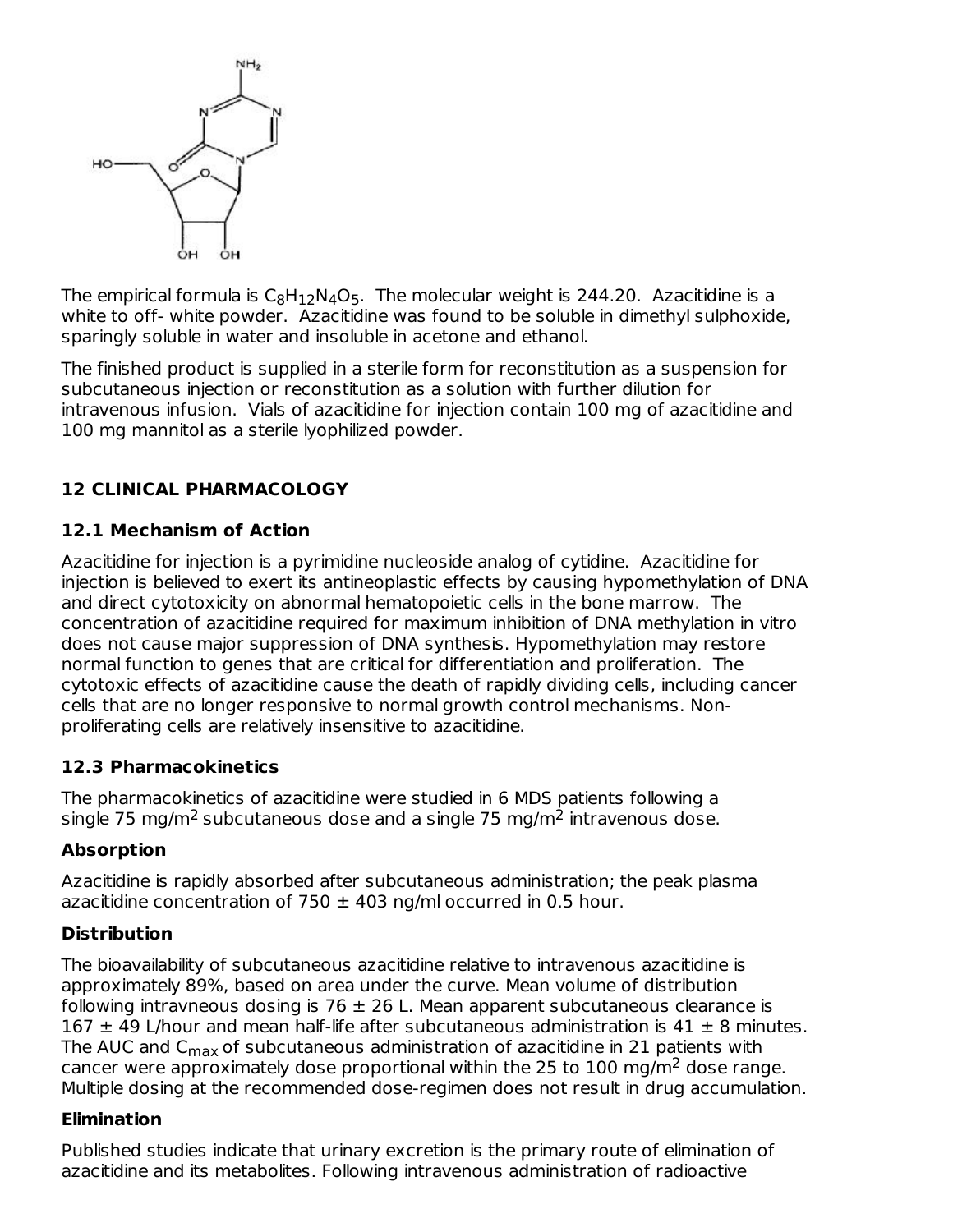azacitidine to 5 cancer patients, the cumulative urinary excretion was 85% of the radioactive dose. Fecal excretion accounted for <1% of administered radioactivity over 3 days. Mean excretion of radioactivity in urine following subcutaneous administration of  $14$ C-azacitidine was 50%. The mean elimination half-lives of total radioactivity (azacitidine and its metabolites) were similar after intravenous and subcutaneous administrations, about 4 hours.

# **Specific Populations**

In patients with cancer the pharmacokinetics of azacitidine in 6 patients with normal renal function (CLcr > 80 mL/min) and 6 patients with severe renal impairment (CLcr < 30 mL/min) were compared following daily subcutaneous dosing (Days 1 through 5) at 75 mg/m<sup>2</sup>/day. Severe renal impairment increased azacitidine exposure by approximately 70% after single and 41% after multiple subcutaneous administrations. This increase in exposure was not correlated with an increase in adverse events. The exposure was similar to exposure in patients with normal renal function receiving 100  $mg/m<sup>2</sup>$ . Therefore, a Cycle 1 dose modification is not recommended. The effects of hepatic impairment, gender, age, or race on the pharmacokinetics of azacitidine have not been studied.

# **Drug-Drug Interactions**

No formal clinical drug interaction studies with azacitidine have been conducted.

An *in vitro* study of azacitidine incubation in human liver fractions indicated that azacitidine may be metabolized by the liver. Whether azacitidine metabolism may be affected by known microsomal enzyme inhibitors or inducers has not been studied.

An in vitro study with cultured human hepatocytes indicated that azacitidine at concentrations up to 100 μM (IV C $_{\sf max}$  = 10.6 μM) does not cause any inhibition of CYP2B6 and CYP2C8. The potential of azacitidine to inhibit other cytochrome P450 (CYP) enzymes is not known.

In vitro studies with human cultured hepatocytes indicate that azacitidine at concentrations of 1 µM to 100 µM does not induce CYP 1A2, 2C19, or 3A4/5.

# **13 NONCLINICAL TOXICOLOGY**

## **13.1 Carcinogenesis, Mutagenesis, Impairment of Fertility**

The potential carcinogenicity of azacitidine was evaluated in mice and rats. Azacitidine induced tumors of the hematopoietic system in female mice at 2.2 mg/kg (6.6 mg/m<sup>2</sup>, approximately 8% the recommended human daily dose on a mg/m<sup>2</sup> basis) administered IP three times per week for 52 weeks. An increased incidence of tumors in the lymphoreticular system, lung, mammary gland, and skin was seen in mice treated with azacitidine IP at 2 mg/kg (6 mg/m<sup>2</sup>, approximately 8% the recommended human daily dose on a mg/m<sup>2</sup> basis) once a week for 50 weeks. A tumorigenicity study in rats dosed twice weekly at 15 or 60 mg/m<sup>2</sup> (approximately 20 to 80% the recommended human daily dose on a mg/m<sup>2</sup> basis) revealed an increased incidence of testicular tumors compared with controls.

The mutagenic and clastogenic potential of azacitidine was tested in *in vitro* bacterial systems Salmonella typhimurium strains TA100 and several strains of trpE8, Escherichia coli strains WP14 Pro, WP3103P, WP3104P, and CC103; in *in vitro* forward gene mutation assay in mouse lymphoma cells and human lymphoblast cells; and in an *in vitro* micronucleus assay in mouse L5178Y lymphoma cells and Syrian hamster embryo cells. Azacitidine was mutagenic in bacterial and mammalian cell systems. The clastogenic effect of azacitidine was shown by the induction of micronuclei in L5178Y mouse cells and Syrian hamster embryo cells.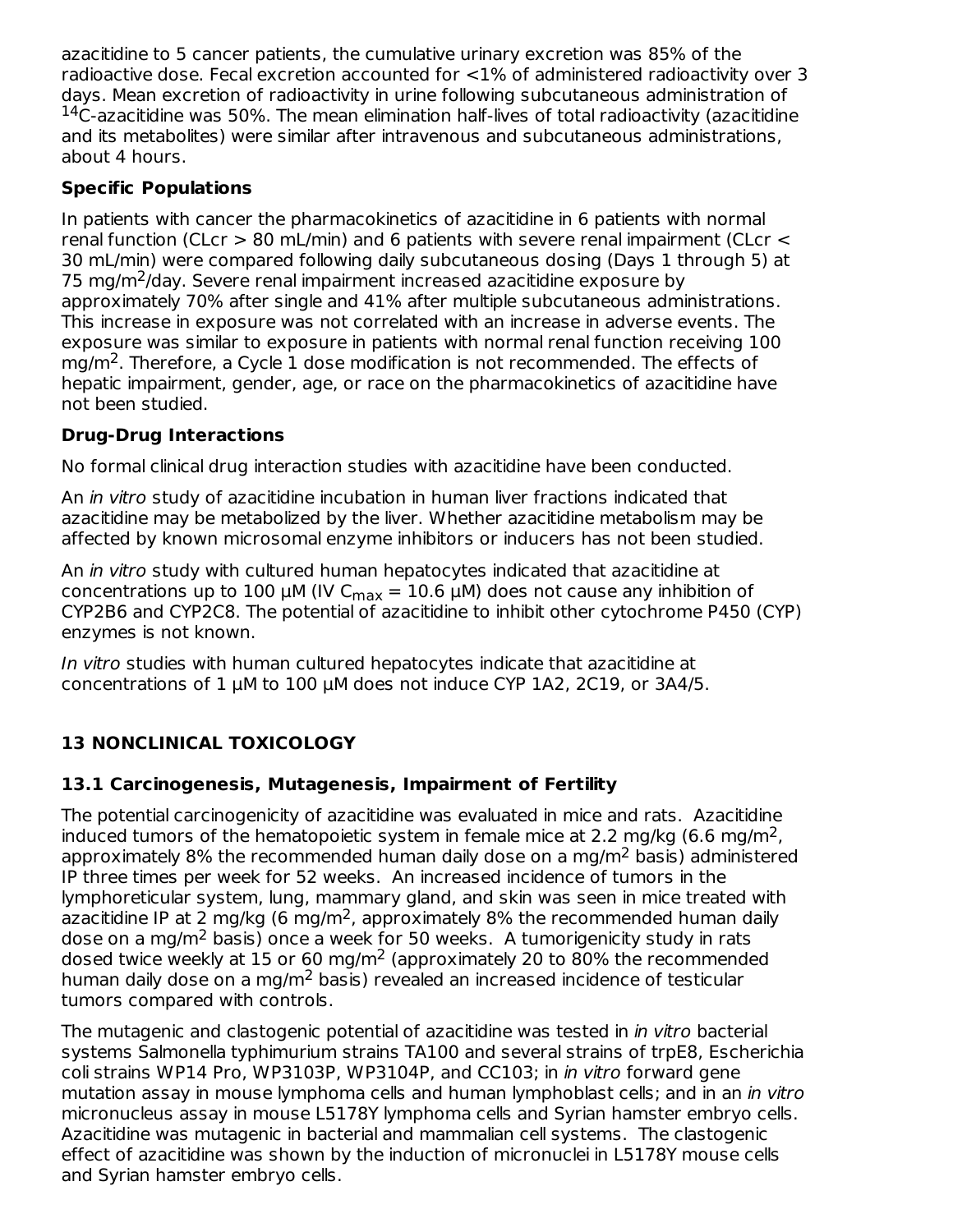Administration of azacitidine to male mice at 9.9 mg/m<sup>2</sup> (approximately 9% the recommended human daily dose on a mg/m<sup>2</sup> basis) daily for 3 days prior to mating with untreated female mice resulted in decreased fertility and loss of offspring during subsequent embryonic and postnatal development. Treatment of male rats 3 times per week for 11 or 16 weeks at doses of 15 to 30 mg/m<sup>2</sup> (approximately 20 to 40%, the recommended human daily dose on a mg/m<sup>2</sup> basis) resulted in decreased weight of the testes and epididymides, and decreased sperm counts accompanied by decreased pregnancy rates and increased loss of embryos in mated females. In a related study, male rats treated for 16 weeks at 24 mg/m<sup>2</sup> resulted in an increase in abnormal embryos in mated females when examined on day 2 of gestation.

# **14 CLINICAL STUDIES**

# **Myelodysplastic Syndromes (MDS)**

Study 1 was a randomized, open-label, controlled trial carried out in 53 U.S. sites compared the safety and efficacy of subcutaneous azacitidine for injection plus supportive care with supportive care alone ("observation") in patients with any of the five FAB subtypes of myelodysplastic syndromes (MDS): refractory anemia (RA), RA with ringed sideroblasts (RARS), RA with excess blasts (RAEB), RAEB in transformation (RAEB-T), and chronic myelomonocytic leukemia (CMMoL). RA and RARS patients were included if they met one or more of the following criteria: required packed RBC transfusions; had platelet counts  $\leq 50 \times 10^9$ /L; required platelet transfusions; or were neutropenic (ANC<1  $\times$  10<sup>9</sup>/L) with infections requiring treatment with antibiotics. Patients with acute myelogenous leukemia (AML) were not intended to be included. Supportive care allowed in this study included blood transfusion products, antibiotics, antiemetics, analgesics and antipyretics. The use of hematopoeitic growth factors was prohibited. Baseline patient and disease characteristics are summarized in Table 3; the 2 groups were similar.

Azacitidine for injection was administered at a subcutaneous dose of 75 mg/m<sup>2</sup> daily for 7 days every 4 weeks. The dose was increased to  $100 \text{ mg/m}^2$  if no beneficial effect was seen after 2 treatment cycles. The dose was decreased and/or delayed based on hematologic response or evidence of renal toxicity. Patients in the observation arm were allowed by protocol to cross over to azacitidine for injection if they had increases in bone marrow blasts, decreases in hemoglobin, increases in red cell transfusion requirements, or decreases in platelets, or if they required a platelet transfusion or developed a clinical infection requiring treatment with antibiotics. For purposes of assessing efficacy, the primary endpoint was response rate (as defined in Table 4).

Of the 191 patients included in the study, independent review (adjudicated diagnosis) found that 19 had the diagnosis of AML at baseline. These patients were excluded from the primary analysis of response rate, although they were included in an intent-to-treat (ITT) analysis of all patients randomized. Approximately 55% of the patients randomized to observation crossed over to receive azacitidine for injection treatment.

## **Table 3. Baseline Demographics and Disease Characteristics**

|              | <b>Aazacitidine for</b>      |                                |  |
|--------------|------------------------------|--------------------------------|--|
|              | <b>Injection</b><br>$(N=99)$ | <b>Observation</b><br>$(N=92)$ |  |
| Gender (n%)  |                              |                                |  |
| Male         | 72 (72.7)                    | 60(65.2)                       |  |
| Female       | 27(27.3)                     | 32 (34.8)                      |  |
| Race $(n\%)$ |                              |                                |  |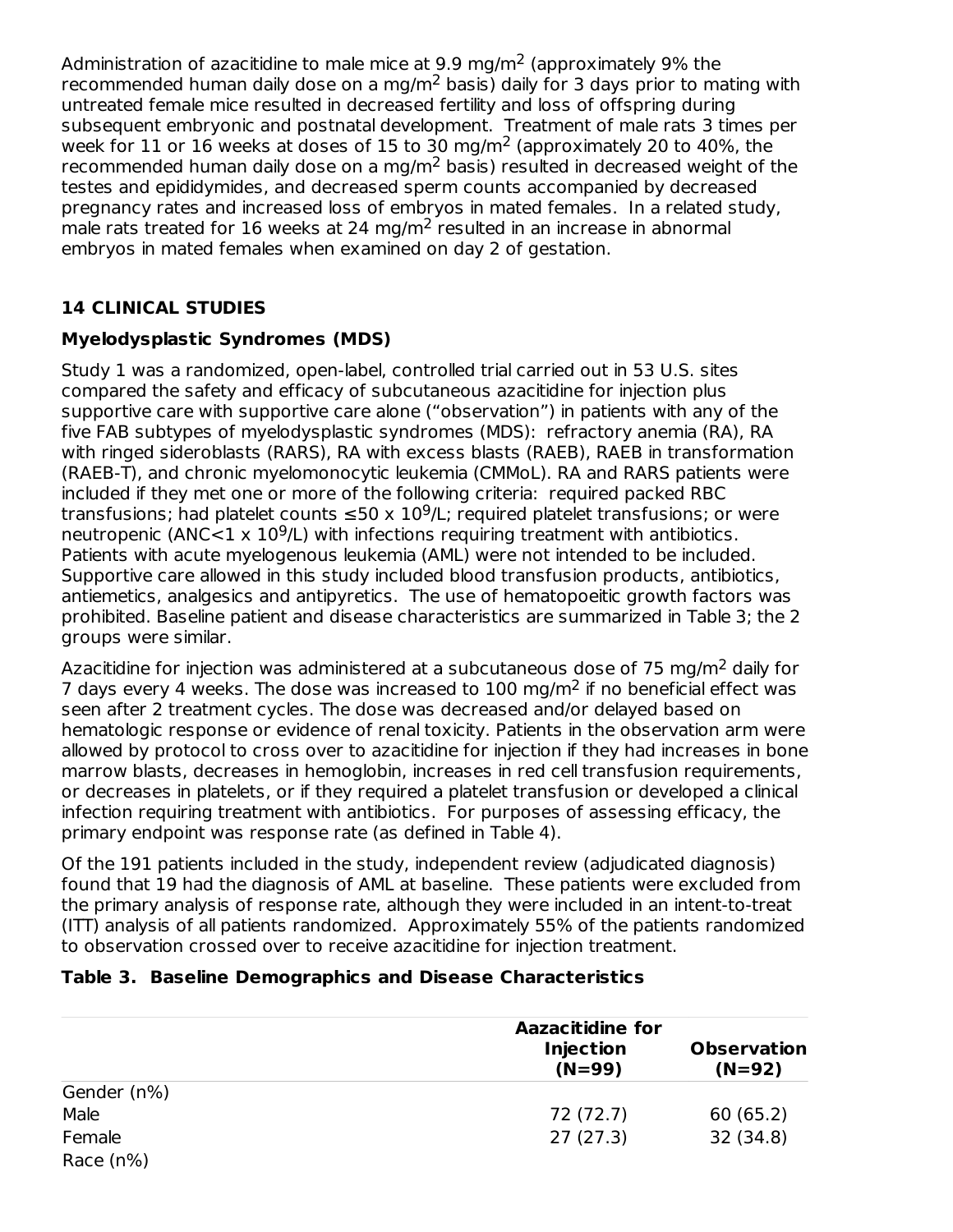| White                                                           | 93 (93.9)        | 85 (92.4)      |
|-----------------------------------------------------------------|------------------|----------------|
| <b>Black</b>                                                    | 1(1)             | 1(1.1)         |
| Hispanic                                                        | 3(3)             | 5(5.4)         |
| Asian/Oriental                                                  | 2(2)             | 1(1.1)         |
| Age (years)                                                     |                  |                |
| N                                                               | 99               | 91             |
| Mean $\pm$ SD                                                   | $67.3 \pm 10.39$ | $68 \pm 10.23$ |
| Range                                                           | $31 - 92$        | $35 - 88$      |
| Adjudicated MDS diagnosis at study entry (n%)                   |                  |                |
| <b>RA</b>                                                       | 21(21.2)         | 18 (19.6)      |
| <b>RARS</b>                                                     | 6(6.1)           | 5(5.4)         |
| <b>RAEB</b>                                                     | 38 (38.4)        | 39 (42.4)      |
| RAEB-T                                                          | 16 (16.2)        | 14(15.2)       |
| <b>CMMoL</b>                                                    | 8(8.1)           | 7(7.6)         |
| <b>AML</b>                                                      | 10(10.1)         | 9(9.8)         |
| Transfusion product used in 3 months before<br>study entry (n%) |                  |                |
| Any transfusion product                                         | 70 (70.7)        | 59 (64.1)      |
| Blood cells, packed human                                       | 66 (66.7)        | 55 (59.8)      |
| Platelets, human blood                                          | 15 (15.2)        | 12 (13)        |
| Hetastarch                                                      | 0(0)             | 1(1.1)         |
| Plasma protein fraction                                         | 1(1)             | 0(0)           |
| Other                                                           | 2(2)             | 2(2.2)         |

#### **Table 4. Response Criteria**

|                               |                                         | <b>RA</b> | <b>RARS</b>           | <b>RAEB</b>                       | <b>RAEB-T</b>                                                 | <b>CMMoL</b> |
|-------------------------------|-----------------------------------------|-----------|-----------------------|-----------------------------------|---------------------------------------------------------------|--------------|
| CompleteResponse(CR),         | <b>Marrow</b>                           |           | $<$ 5% blasts         |                                   |                                                               |              |
| duration $\geq$ 4 weeks       |                                         |           |                       |                                   | Peripheral Normal CBC if abnormal at baseline                 |              |
|                               | <b>Blood</b>                            |           |                       |                                   | Absence of blasts in the peripheral circulation               |              |
| <b>Partial Response (PR),</b> |                                         |           |                       |                                   | No marrow $\geq$ 50% decrease in blasts                       |              |
| $duration \geq 4 weeks$       | <b>Marrow</b>                           |           |                       |                                   | requirements Improvement of marrow                            |              |
|                               |                                         |           |                       | dyspoiesis                        |                                                               |              |
|                               |                                         |           |                       |                                   | <b>Peripheral</b> ≥50% restoration in the deficit from normal |              |
|                               | <b>Blood</b>                            |           |                       |                                   | levels of baseline white cells, hemoglobin and                |              |
|                               |                                         |           |                       | platelets if abnormal at baseline |                                                               |              |
|                               | No blasts in the peripheral circulation |           |                       |                                   |                                                               |              |
|                               |                                         |           |                       |                                   | For CMMoL, if WBC is elevated at baseline, a                  |              |
|                               |                                         |           |                       |                                   | $\geq$ 75% reduction in the excess count over the             |              |
|                               |                                         |           | upper limit of normal |                                   |                                                               |              |

The overall response rate  $(CR + PR)$  of 15.7% in azacitidine for injection-treated patients without AML (16.2% for all azacitidine for injection randomized patients including AML) was statistically significantly higher than the response rate of 0% in the observation group (p<0.0001) (Table 5). The majority of patients who achieved either CR or PR had either 2 or 3 cell line abnormalities at baseline (79%; 11/14) and had elevated bone marrow blasts or were transfusion dependent at baseline. Patients responding to azacitidine for injection had a decrease in bone marrow blasts percentage, or an increase in platelets, hemoglobin or WBC. Greater than 90% of the responders initially demonstrated these changes by the 5<sup>th</sup> treatment cycle. All patients who had been transfusion dependent became transfusion independent during PR or CR. The mean and median duration of clinical response of PR or better was estimated as 512 and 330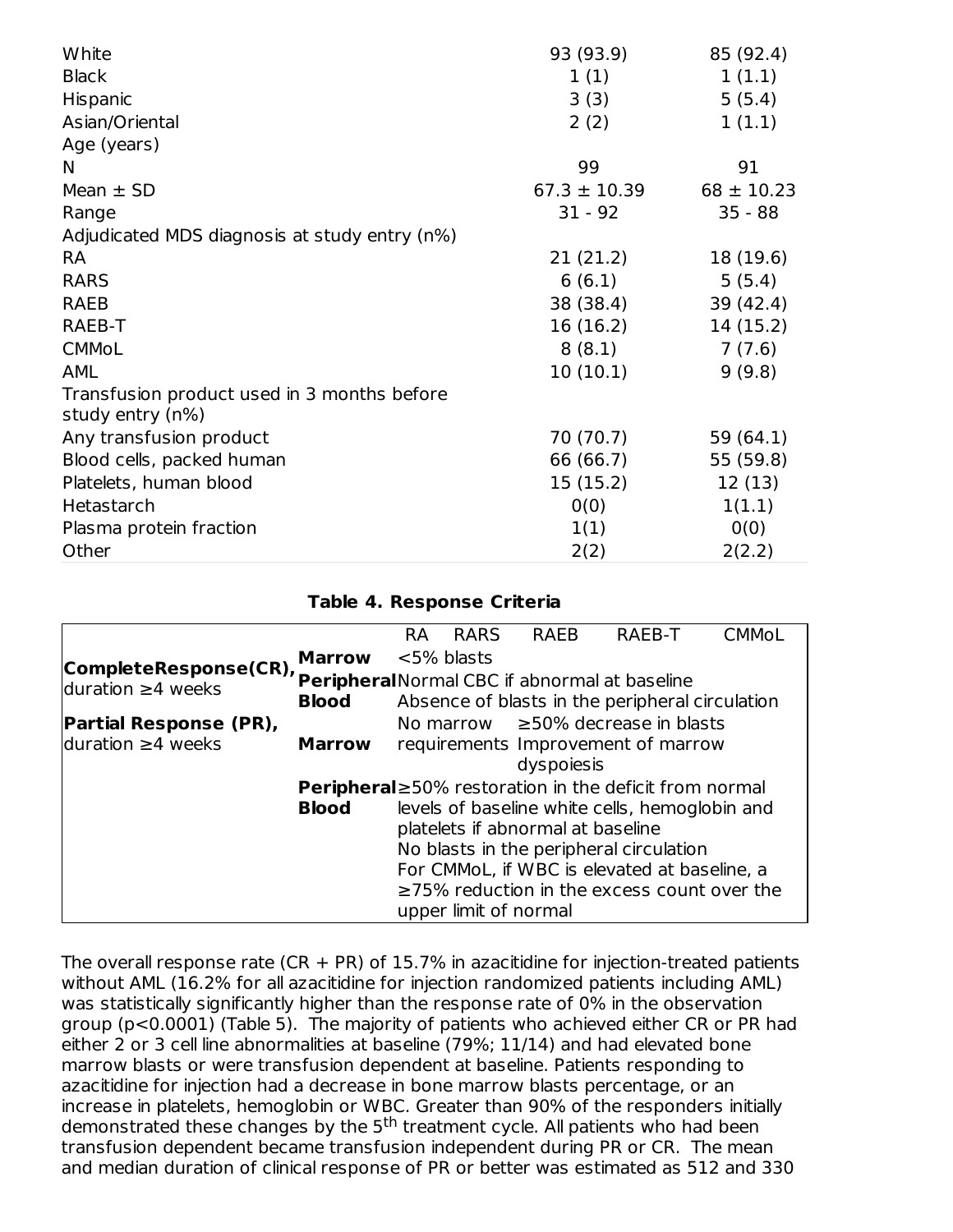days, respectively; 75% of the responding patients were still in PR or better at completion of treatment. Response occurred in all MDS subtypes as well as in patients with adjudicated baseline diagnosis of AML.

### **Table 5. Response Rates**

|                           |                                | <b>Azacitidine</b> Observation Before |           |
|---------------------------|--------------------------------|---------------------------------------|-----------|
|                           | <b>For Injection Crossover</b> |                                       |           |
|                           | (N=89)                         | $(N=83)$                              |           |
| <b>Response</b>           | n (%)                          | n(%)                                  | P value   |
| Overall $(CR+PR)14(15.7)$ |                                | 0(0)                                  | (<0.0001) |
| Complete $(CR) 5(5.6)$    |                                | 0(0)                                  | (0.06)    |
| Partial (PR)              | 9(10.1)                        | 0(0)                                  |           |

Patients in the observation group who crossed over to receive azacitidine for injection treatment (47 patients) had a response rate of 12.8%.

Study 2, a multi-center, open-label, single-arm study of 72 patients with RAEB, RAEB-T, CMMoL, or AML was also carried out. Treatment with subcutaneous azacitidine for injection resulted in a response rate ( $CR + PR$ ) of 13.9%, using criteria similar to those described above. The mean and median duration of clinical response of PR or better was estimated as 810 and 430 days, respectively; 80% of the responding patients were still in PR or better at the time of completion of study involvement. In Study 3, another open-label, single-arm study of 48 patients with RAEB, RAEB-T, or AML, treatment with intravenous azacitidine for injection resulted in a response rate of 18.8%, again using criteria similar to those described above. The mean and median duration of clinical response of PR or better was estimated as 389 and 281 days, respectively; 67% of the responding patients were still in PR or better at the time of completion of treatment. Response occurred in all MDS subtypes as well as in patients with adjudicated baseline diagnosis of AML in both of these studies. Azacitidine for injection dosage regimens in these 2 studies were similar to the regimen used in the controlled study.

Benefit was seen in patients who did not meet the criteria for PR or better, but were considered "improved." About 24% of azacitidine for injection-treated patients were considered improved, and about 2/3 of those lost transfusion dependence. In the observation group, only 5/83 patients met criteria for improvement; none lost transfusion dependence. In all 3 studies, about 19% of patients met criteria for improvement with a median duration of 195 days.

Study 4 was an international, multicenter, open-label, randomized trial in MDS patients with RAEB, RAEB-T or modified CMMoL according to FAB classification and Intermediate-2 and High risk according to IPSS classification. Of the 358 patients enrolled in the study, 179 were randomized to receive azacitidine plus best supportive care (BSC) and 179 were randomized to receive conventional care regimens (CCR) plus BSC (105 to BSC alone, 49 to low dose cytarabine and 25 to chemotherapy with cytarabine and anthracycline). The primary efficacy endpoint was overall survival. The azacitidine and CCR groups were comparable for baseline parameters. The median age of patients was 69 years (range was 38 to 88 years), 98% were Caucasian, and 70% were male. At baseline, 95% of the patients were higher risk by FAB classification: RAEB (58%), RAEB-T (34%), and CMMoL (3%). By IPSS classification, 87% were higher risk: Int-2 (41%), High (47%). At baseline, 32% of patients met WHO criteria for AML.

Azacitidine was administered subcutaneously at a dose of 75 mg/m<sup>2</sup> daily for 7 consecutive days every 28 days (which constituted one cycle of therapy). Patients continued treatment until disease progression, relapse after response, or unacceptable toxicity. Azacitidine patients were treated for a median of 9 cycles (range 1 to 39), BSC only patients for a median of 7 cycles (range 1 to 26), low dose cytarabine patients for a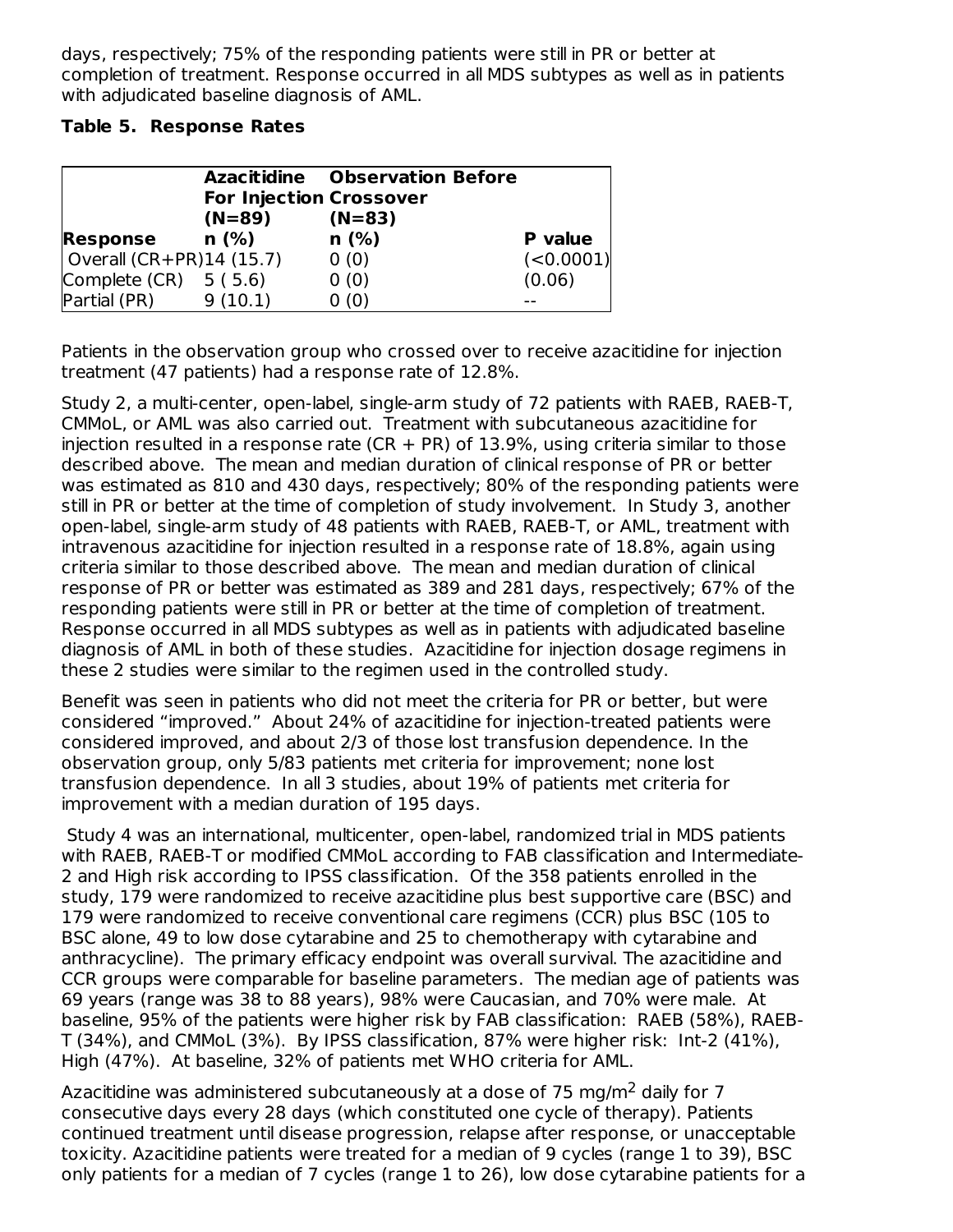median of 4.5 cycles (range 1 to 15), and chemotherapy with cytarabine and anthracycline patients for a median of 1 cycle (range 1 to 3, i.e. induction plus 1 or 2 consolidation cycles). In the Intent-to-Treat analysis, patients treated with azacitidine demonstrated a statistically significant difference in overall survival as compared to patients treated with CCR (median survival of 24.5 months vs. 15 months; stratified logrank p=0.0001). The hazard ratio describing this treatment effect was 0.58 (95% CI: 0.43, 0.77).

**Kaplan-Meier Curve of Time to Death from Any Cause**: (Intent-to-Treat Population)



Key:  $AZA = azacitidine$ ;  $CCR = conventional care requirements$ ;  $Cl = confidence interval$ ;  $HR = Hazard Ratio$ 

Azacitidine treatment led to a reduced need for red blood cell transfusions (see Table 6). In patients treated with azacitidine who were RBC transfusion dependent at baseline and became transfusion independent, the median duration of RBC transfusion independence was 13 months.

## **Table 6. Effect of Azacitidine on RBC Transfusions in MDS Patients**

| <b>Efficacy Parameter</b>                                                                                                                       | <b>Azacitidine</b><br>plus BSC<br>$(n=179)$ | <b>Conventional</b><br><b>CareRegimens</b><br>$(n=179)$ |
|-------------------------------------------------------------------------------------------------------------------------------------------------|---------------------------------------------|---------------------------------------------------------|
| Number and percent of patients who were<br>transfusion dependent<br>at baseline who became transfusion<br>independent on treatment <sup>1</sup> | 50/111 (45%)                                | 13/114 (11.4%)                                          |
|                                                                                                                                                 | (95% CI: 35.6%,<br>54.8%)                   | 95% CI: 6.2%,<br>18.7%)                                 |
| Number and percent of patients who were<br>transfusion-independent                                                                              | 10/68 (14.7%)                               | 28/65 (43.1%)                                           |
| at baseline who became transfusion-dependent (95% CI: 7.3%,                                                                                     |                                             | $(0.50/2)$ $(1.30.00/560/1)$                            |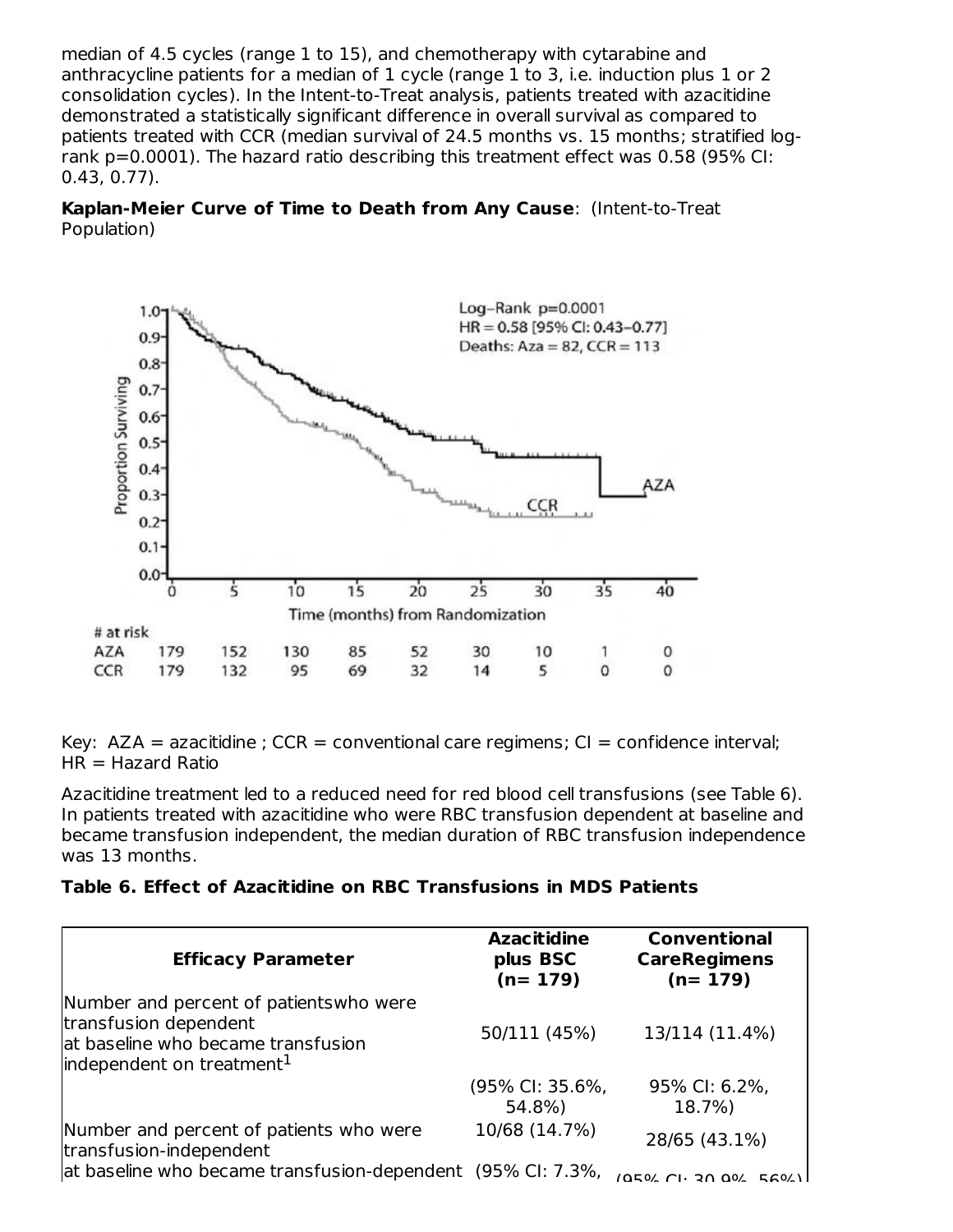| on treatment | 25.4%) | ן 0/ טכ ,0/ פ.טכ .ו ט <i>ו</i> כע |
|--------------|--------|-----------------------------------|
|              |        |                                   |

 $<sup>1</sup>A$  patient was considered RBC transfusion independent during the treatment period if</sup> the patient had no RBC transfusions during any 56 consecutive days or more during the treatment period. Otherwise, the patient was considered transfusion dependent.

### **15 REFERENCES**

1. "OSHA Hazardous Drugs." OSHA. http://www.osha.gov/SLTC/hazardousdrugs/index.html

## **16 HOW SUPPLIED/STORAGE AND HANDLING**

#### **How Supplied**

Azacitidine for injection is supplied as a lyophilized powder in 100 mg single-dose vials packaged in cartons of 1 vial (NDC 16714-927-01).

### **Storage**

Store unreconstituted vials at 20° to 25°C (68° to 77°F); [See USP Controlled Room Temperature].

### **Handling and Disposal**

Azacitidine for injection is a cytotoxic drug. Follow applicable special handling and disposal procedures. $^{\rm 1}$ 

## **17 PATIENT COUNSELING INFORMATION**

Hepatotoxicity in Patients with Severe Pre-Existing Hepatic Impairment

Instruct patients to inform their physician about any underlying liver disease [see **Warnings and Precautions (5.2)**].

Renal Toxicity

Instruct patients to inform their physician about any underlying renal disease [see **Warnings and Precautions (**5.3)].

#### Embryo-Fetal Risk

Advise pregnant women of the potential risk to a fetus [see **Warnings and Precautions** (5.5) and **Use in Specific Populations**(8.1)].

Advise females of reproductive potential to avoid pregnancy during treatment with azacitidine for injection. Advise males with female sexual partners of reproductive potential to not father a child and to use effective contraception during treatment with azacitidine for injection. Advise patients to report pregnancy to their physicians immediately [see **Warnings and Precautions** (5.5) and **Use in Specific Populations** (8.3)].

## Lactation

Advise patients to avoid breastfeeding while receiving azacitidine for injection [see **Use in Specific Populations (8.2)**].

Rx only

Mfd. for: Northstar Rx LLC Memphis, TN 38141

Manufactured by: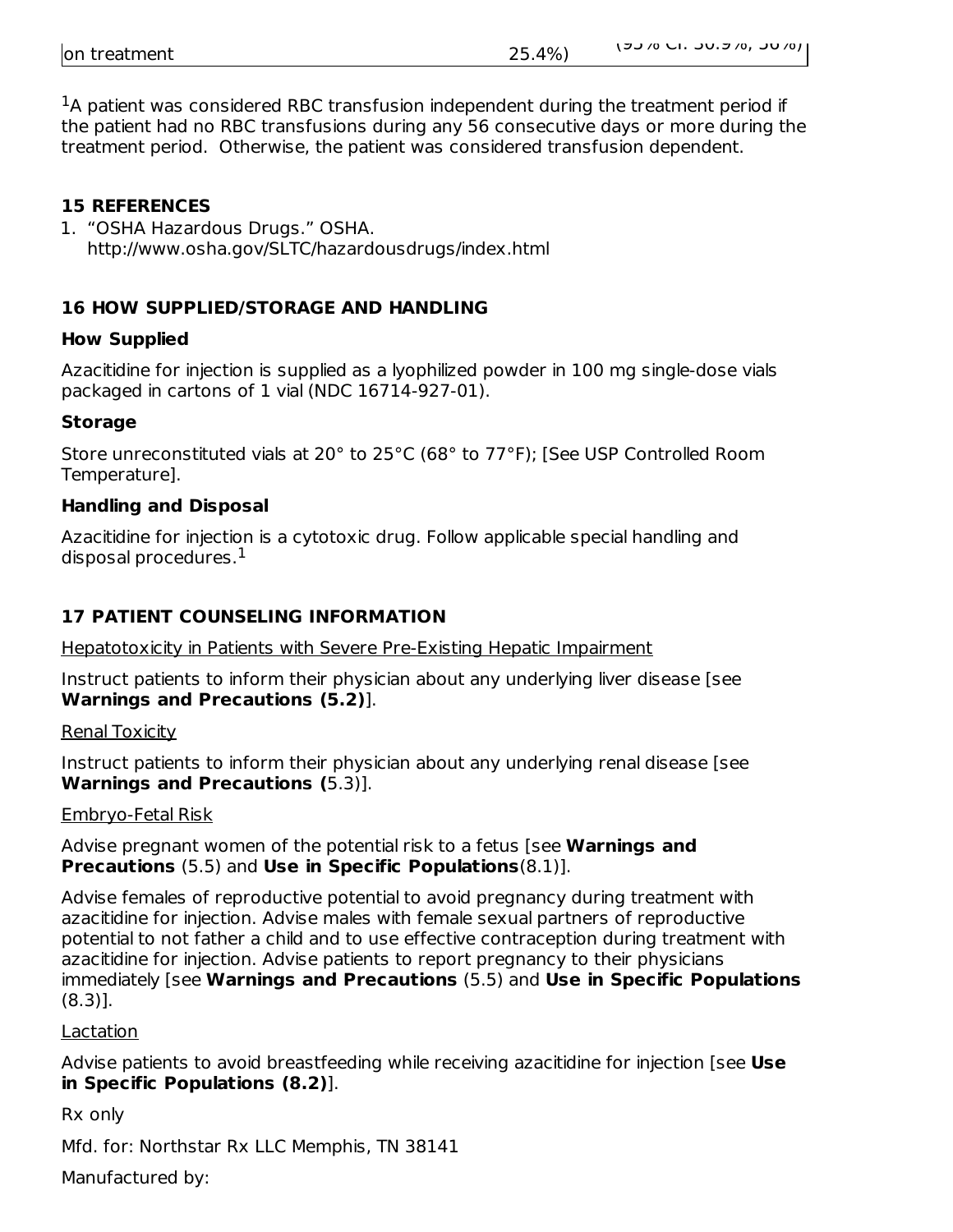# **Dr. Reddy's Laboratories Limited**

Visakhapatnam - 530 046 INDIA

Revised: 0320

# **PACKAGE LABEL.PRINCIPAL DISPLAY PANEL SECTION**

Vial Label



Unvarnished Area Consists of: 2D Barcode, Lot Number, Expiry Date and Serial Number Vial Carton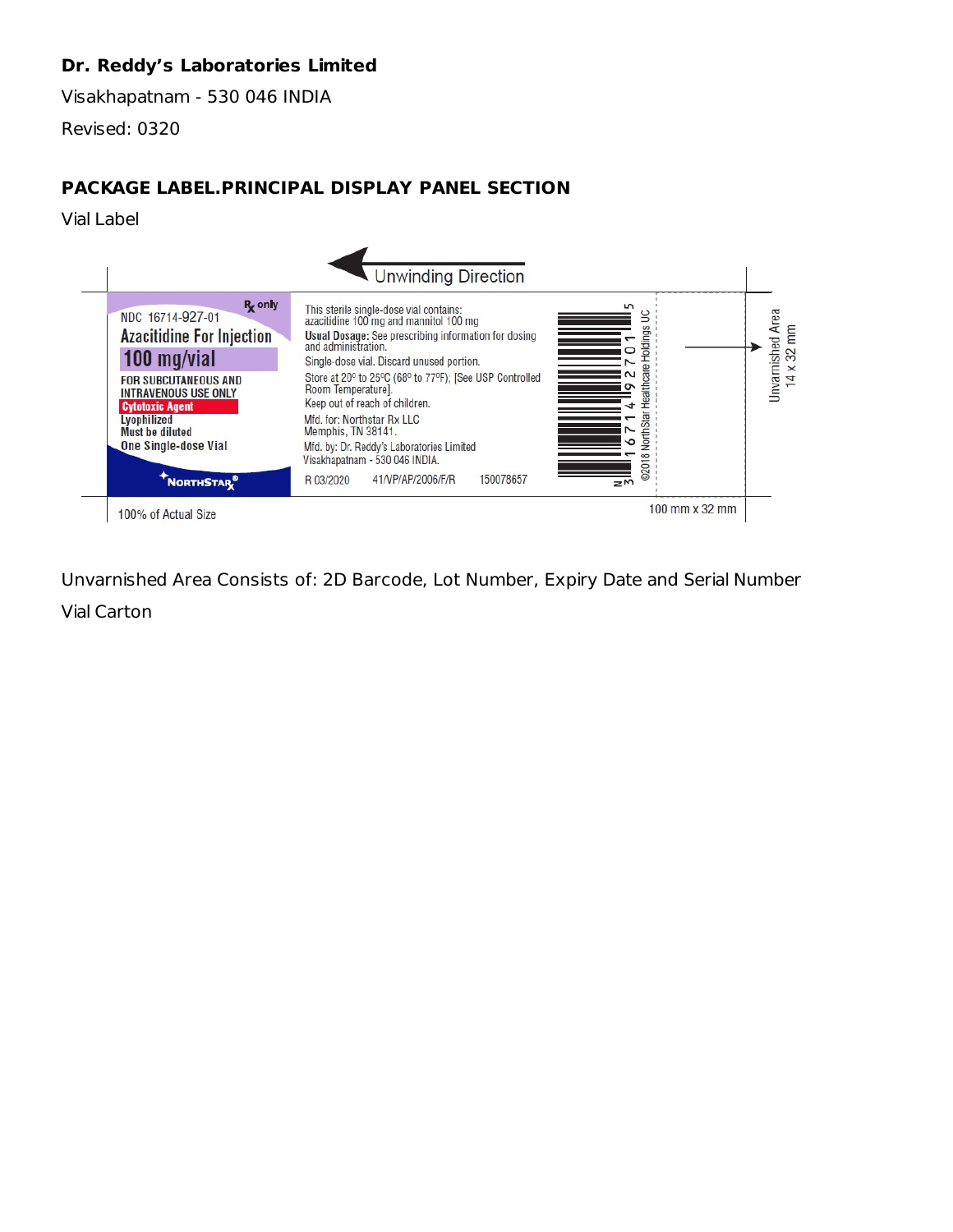

| <b>AZACITIDINE</b>                                              |                           |                           |                 |                  |  |  |  |
|-----------------------------------------------------------------|---------------------------|---------------------------|-----------------|------------------|--|--|--|
| azacitidine injection, powder, lyophilized, for solution        |                           |                           |                 |                  |  |  |  |
|                                                                 |                           |                           |                 |                  |  |  |  |
| <b>Product Information</b>                                      |                           |                           |                 |                  |  |  |  |
| <b>Product Type</b>                                             | HUMAN PRESCRIPTION DRUG   | <b>Item Code (Source)</b> |                 | NDC:16714-927    |  |  |  |
| <b>Route of Administration</b>                                  | SUBCUTANEOUS, INTRAVENOUS |                           |                 |                  |  |  |  |
|                                                                 |                           |                           |                 |                  |  |  |  |
|                                                                 |                           |                           |                 |                  |  |  |  |
| <b>Active Ingredient/Active Moiety</b>                          |                           |                           |                 |                  |  |  |  |
| <b>Ingredient Name</b>                                          | <b>Basis of Strength</b>  |                           | <b>Strength</b> |                  |  |  |  |
| Azacitidine (UNII: M801H13NRU) (Azacitidine - UNII: M801H13NRU) |                           | Azacitidine               |                 | $100 \text{ ma}$ |  |  |  |
|                                                                 |                           |                           |                 |                  |  |  |  |
| <b>Inactive Ingredients</b>                                     |                           |                           |                 |                  |  |  |  |
| <b>Ingredient Name</b>                                          |                           |                           | <b>Strength</b> |                  |  |  |  |
| mannitol (UNII: 30WL53L36A)                                     |                           |                           |                 |                  |  |  |  |
|                                                                 |                           |                           |                 |                  |  |  |  |
|                                                                 |                           |                           |                 |                  |  |  |  |
|                                                                 |                           |                           |                 |                  |  |  |  |